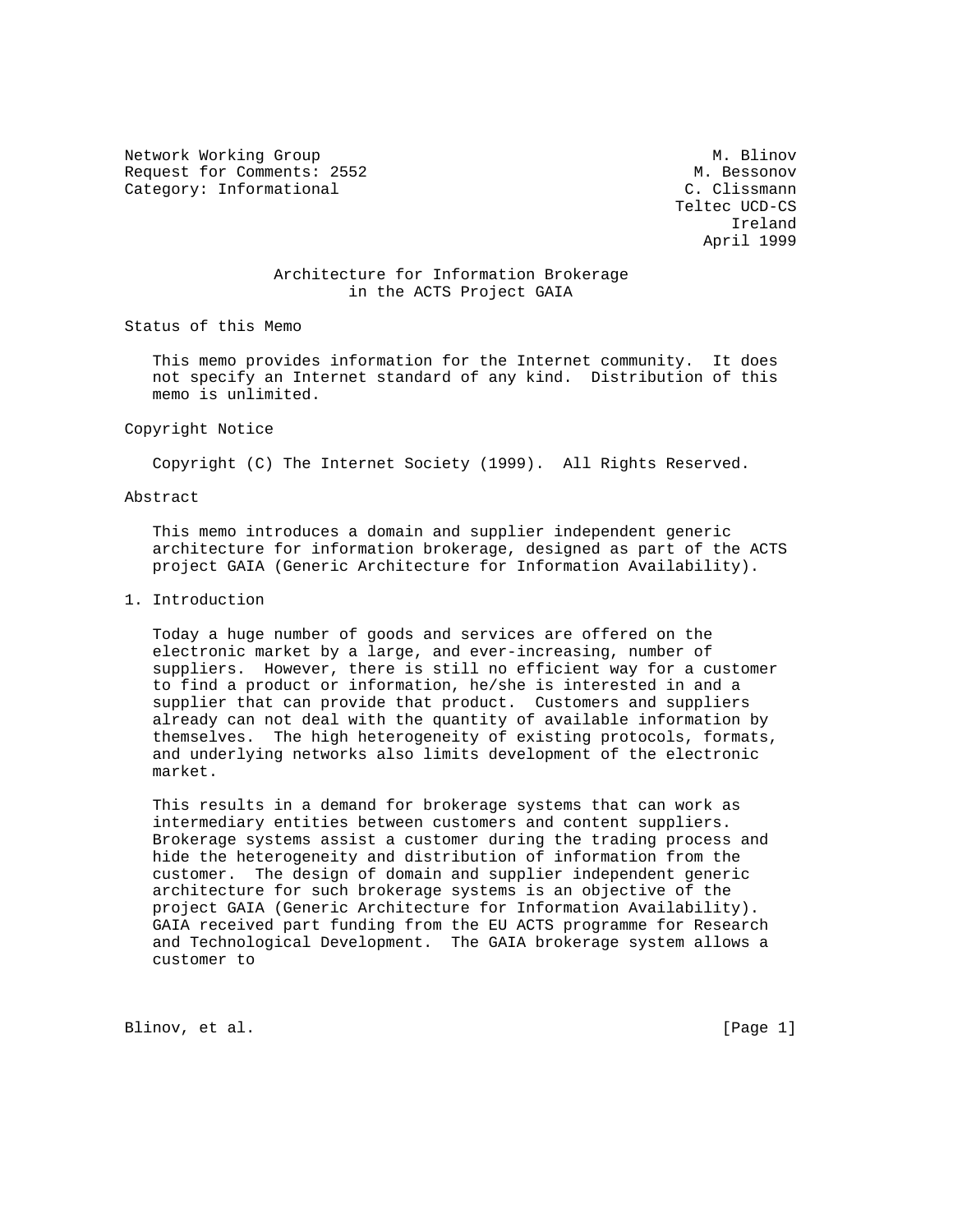- search for a particular "product" (information, content or services) that he/she is interested in
- locate the product, i.e. find supplier(s) from whom the product is available
- order the product from the supplier
- receive delivery of the product by digital means

 All these actions are carried out by the broker in response to requests from the customer. Broker services are accessible to the customer through the unified user interface. The customer system does not have to support all the protocols involved in the trading process.

 Full specification of the GAIA Architecture is available in the GAIA Standard [1]. The GAIA Standard includes a description of the GAIA Reference Model, GAIA Functional Architecture, GAIA Standard Profiles, and specification of the GAIA interfaces.

 This memo does not aim to include the whole text of the GAIA Standard, but to present the basic ideas and concepts of this standard.

 The structure of this memo follows the structure of the GAIA Standard:

- 1. The GAIA Reference Model provides a common basis for the description and specification of brokerage systems, including the GAIA system.
- 2. The GAIA Functional Architecture defines functional elements of the GAIA Broker, their roles and relationships.
- 3. The GAIA Brokerage System Interfaces describes internal and external interfaces of the GAIA brokerage system.
- 4. The GAIA Standard Profiles specifies mandatory and optional profiles to which brokerage systems may conform.
- 2. The GAIA Reference Model

 The Generic Architecture for Information Availability (GAIA) Reference Model outlines the operations and actors involved in finding, ordering, and delivering physical and digital objects and services ("Products") in a global brokered distributed information environment. It provides an overall view of the GAIA environment, and illustrates the respective roles of and relationships between its

Blinov, et al. [Page 2]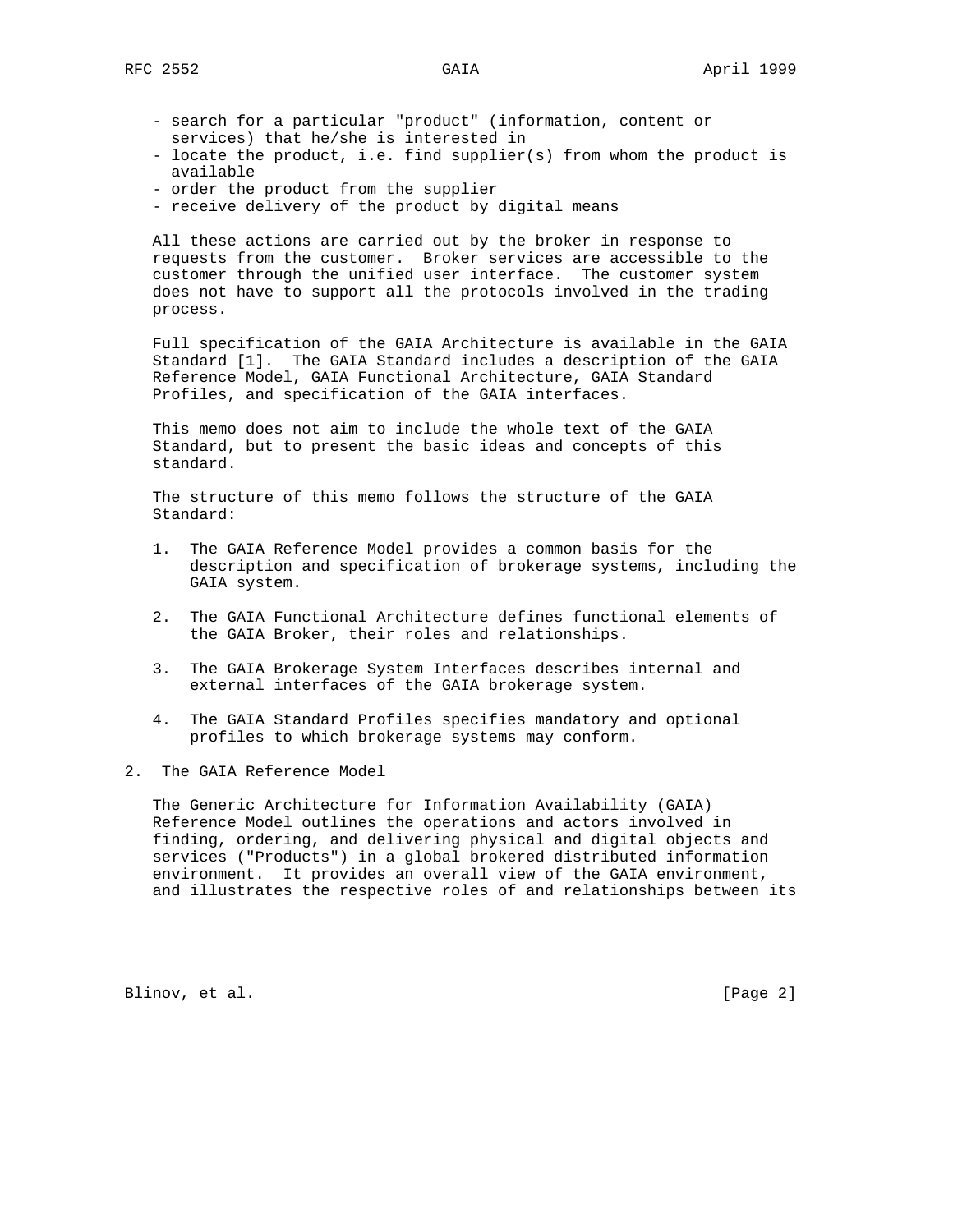components. Further work on standards and frameworks for individual components of the GAIA environment uses the model and terminology provided by the Reference Model.

 The GAIA environment is a collection of actors and functions that are combined to support a procedure for information and services discovery, order, and delivery. The actors play roles in the procedure, including initiation and execution of the Actions which are combined to make up the overall transaction. The GAIA architecture provides a standardised and widely applicable framework for the provision and implementation of the brokered search and retrieve applications in a large-scale networked environment.

#### 2.1. GAIA Roles

 The GAIA model considers three principal roles that can be played by the GAIA actors. These are the Customer, the Broker and the Supplier. These Roles are shown in Figure 1 below. It also considers a further class of active entities who play supporting roles in the Actions. This latter class is known as GAIA "Helpers" and includes, for example, authentication and payment. The actors are organisations and individuals in the supply chain. Every GAIA actor plays at least one role at any given time.

## 2.1.1. The Customer

 The aim of the Customer is to obtain some Products or information about some Products. The Customer role initiates the GAIA transaction by requesting one or more GAIA Actions, and receives the results of the transaction. The Customer may deal with actors playing either of the other two roles: the Broker or the Supplier. These actors may themselves play the role of the Customer while requesting further services from other Brokers.

## 2.1.2. The Broker

 The Broker provides brokerage services to the Customer and the Supplier. It responds to requests from the Customer to provide Products, or information about Products. The Products that the Broker supplies to the Customer may originate from one or more Suppliers and/or Brokers. The Broker's primary role is to act as a collector and collator of information from a number of different Suppliers, and to supply this information to the Customer, thus obviating the need for the Customer to deal with a variety of Suppliers. A Broker can also be considered to act on behalf of a Supplier, distributing information about the Products available. The actor playing the role of the Broker may play the role of a Supplier

Blinov, et al. [Page 3]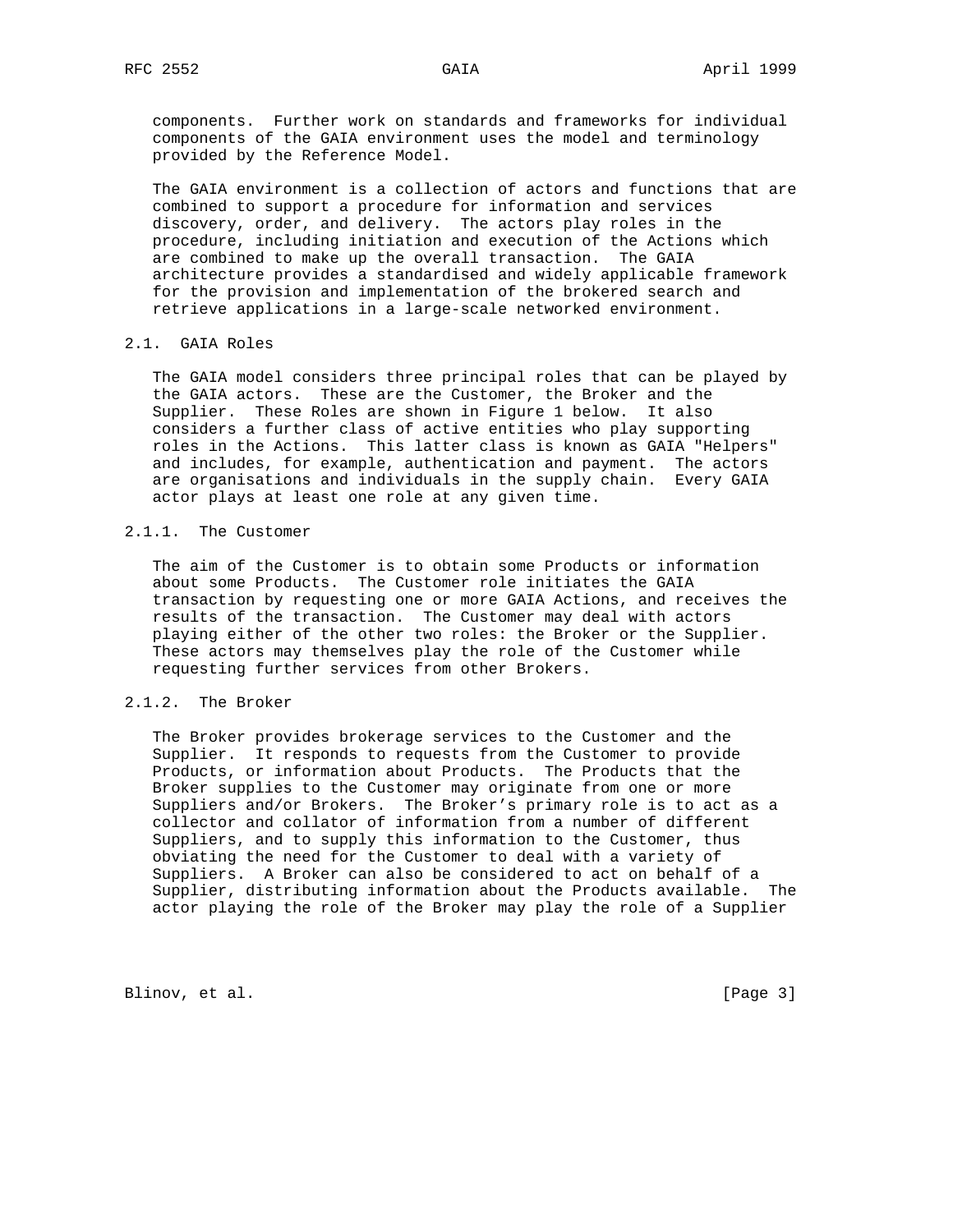to a Customer or other Broker at the same time. The Broker may play the role of a Customer while interacting with another Broker or with a Supplier.

2.1.3. The Supplier

 The Supplier is the source of the Product supplied to the Customer. The Supplier provides the Broker with information about the Product that it can supply. The Supplier may supply its Product directly to the Customer, or to the Broker for forwarding to the Customer. An actor playing the role of a Supplier may also play the role of a Broker. A Supplier may deal with a large number of Brokers and Customers over a number of GAIA transactions.

## 2.1.4. Helpers

 A Helper is an application layer entity playing a supporting role in a GAIA transaction. Helpers provide some service needed in the supply chain, but outside the core functionality of the Broker. Examples include a global directory service, payment service, or authentication service.

 The authentication Helper is concerned with facilitating the authentication of one actor to another.

 The payment Helper is concerned with supporting a mechanism for payment to one actor by another.

 In any given GAIA transaction, there will be one or more Customers (usually one), one or more Brokers, and one or more Suppliers. A description of the Product sought by the Customer is provided by the Customer to the Broker. The Broker may involve other Brokers in the search for the Product. When a Supplier of the Product is discovered by the Broker, this information is included in the response of the Broker to the Customer. During the course of the Action, it may be necessary to call upon the services of one or more Helpers.

## 2.2. GAIA Actions

 Each GAIA transaction is made up of one or more Actions. These Actions are requests by the Customer to the Broker or the Supplier to carry out some operation and to return a response. Four Actions are defined:

- Search
- Locate
- Order
- Deliver

Blinov, et al. [Page 4]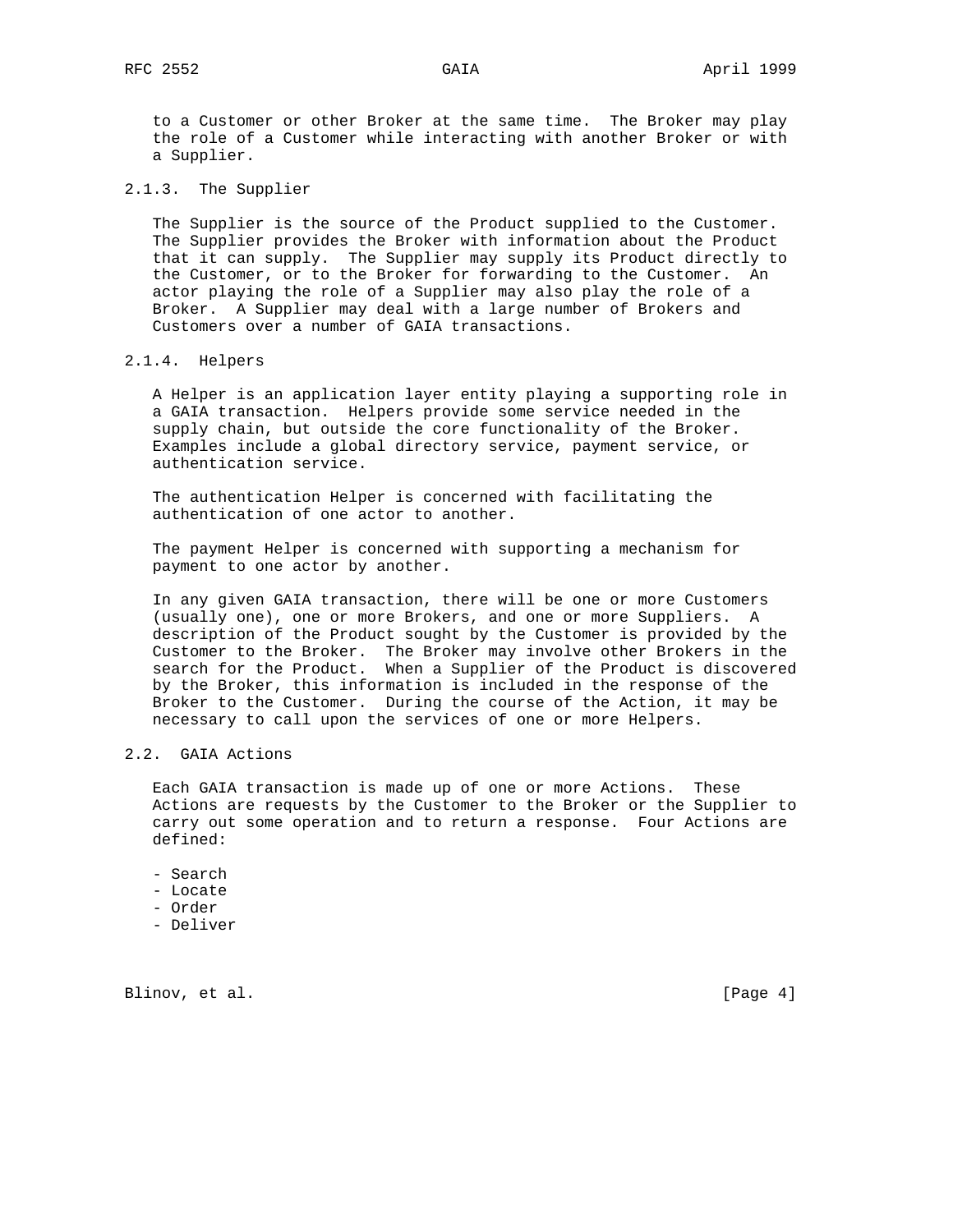These Actions are shown in Figure 1.



Figure 1 GAIA Roles and Actions

### 2.2.1. Search

 The Search Action is carried out when the Customer asks the Broker to find some information on its behalf. To do this, the Customer provides the Broker with some description of the Product it requires. On the basis of this description, the Broker carries out a search on behalf of the Customer and returns the result. The result of a Search Action is a set of unique identifiers referencing the Products matching the description provided by the Customer.

## 2.2.2. Locate

 The Locate Action is carried out when the Customer asks the Broker to provide it with information regarding the location and source of some Product. To allow the Broker to do this, the Customer provides an unambiguous identification of the Product, which may be the result of a Search Action. The Broker returns information to the Customer about a source or sources for the Product. These data include the Terms of Availability information such as available methods of delivery, time of delivery, costs, etc. However, this information can not be considered final since some special terms and conditions may apply, e.g. discounts for some categories of Customers. The final version of the Terms of Availability is established during the negotiation phase of the Order Action.

### 2.2.3. Order

 The Order Action is carried out when the Customer asks the Broker to obtain a Product on its behalf, or asks the Supplier to sell the Product directly to the Customer. To enable an Order, the Customer provides the Broker/Supplier with Product source information, which

Blinov, et al. [Page 5]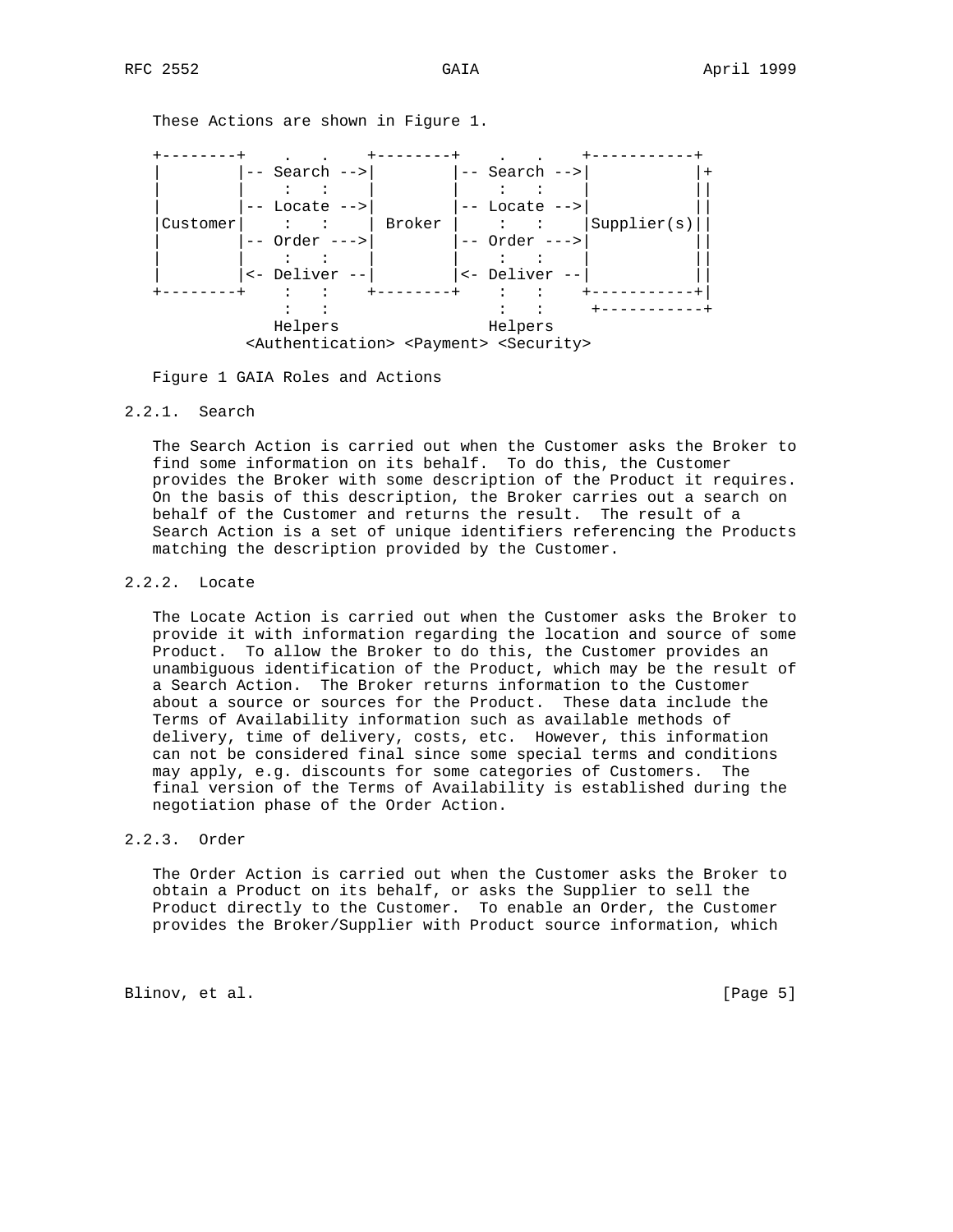may be a result of a Locate Action. The Order Action consists of a negotiation phase and (possibly) a purchase phase. During the negotiation phase the Customer obtains the quotation that contains the final version of the Terms of Availability for the (batch of) Products he is considering purchasing. If the Customer finds these conditions satisfactory, he commits to the purchase. Alternatively, if the Broker or Supplier supports telepresence services for the human interaction with the Supplier or Broker representatives, these may be used during the negotiations.

#### 2.2.4. Deliver

 The Deliver Action is carried out when the Broker provides the Customer with some requested Product. The Product may be information, some physical object, or metadata. The Deliver Action may be in response to an Order Action, a Search Action, or a Locate Action.

 While the Actions presented in this section may logically be taken to form an integrated sequence, this is not necessarily the case. Actions may take place independently, rather than as a part of a four-Action whole. For example, Order and Deliver Actions may occur on the basis of information obtained by the Customer using some other mechanism than GAIA Search and Locate Actions.

#### 2.3. GAIA Helper Events

 During any of the GAIA Actions outlined above, it may be necessary to carry out some supporting activity. These activities are called GAIA Helper events. They include, for example, authentication and payment. The Helper entities are involved in the GAIA events to provide services, additional to the GAIA Actions, to the GAIA actors.

#### Authentication

 In order to verify the identity of one GAIA actor to another, an authentication exchange may need to take place. This may occur during any of the GAIA Actions. The manner or method of authentication is outside the scope of this document.

#### Payment

 It may be necessary for payment to take place during a GAIA transaction. In this situation, one GAIA actor pays one or more other GAIA actors. The manner or method of payment is outside the scope of this document.

Blinov, et al. [Page 6]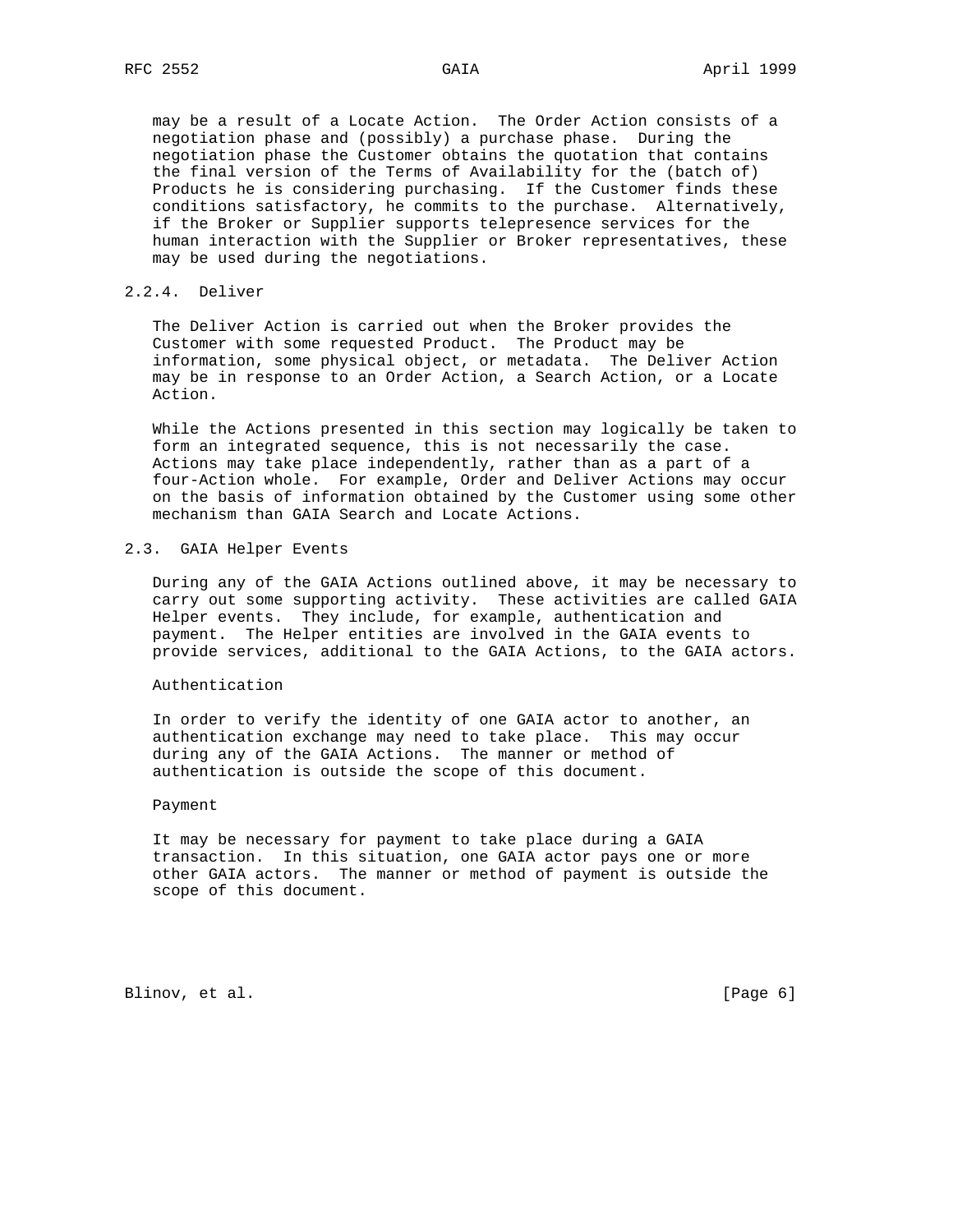Security

 As part of any GAIA Action, it may be necessary to carry out some security operations, such as encryption of data, verification of source and content integrity of Product, or digital signature of some data entity or entities. The particular security services and mechanisms which may be required, or the manner in which they may be provided, is outside the scope of this document.

### 3. The GAIA Functional Architecture

3.1. The Concept

 The GAIA Functional Architecture decomposes the overall functionality of the GAIA Broker into a number of components and describes the roles and relationships of these components, and the manner in which they interoperate.

 To work in a heterogeneous environment the GAIA Functional Architecture introduces three levels of abstract elements of the Broker: the Kernel, Functional Unit Managers (FUMs), and Functional Units (FUs) (see Figure 2).



Figure 2 Levels of the architecture

 Functional Units are the technology dependent parts of the architecture. They perform required transactions in terms of a particular protocol. All FUs are covered by a technology independent interface. FUs are grouped according to the trading action they participate in, e.g. search FUs or locate FUs. Each group of FUs is governed by the corresponding Functional Unit Manager.

 Functional Unit Managers contain technology independent functions for particular actions. To use a particular technology an FUM uses the services of attached FUs. There may be several FUs associated with an FUM, allowing the FUM to operate in different technology contexts.

Blinov, et al. [Page 7]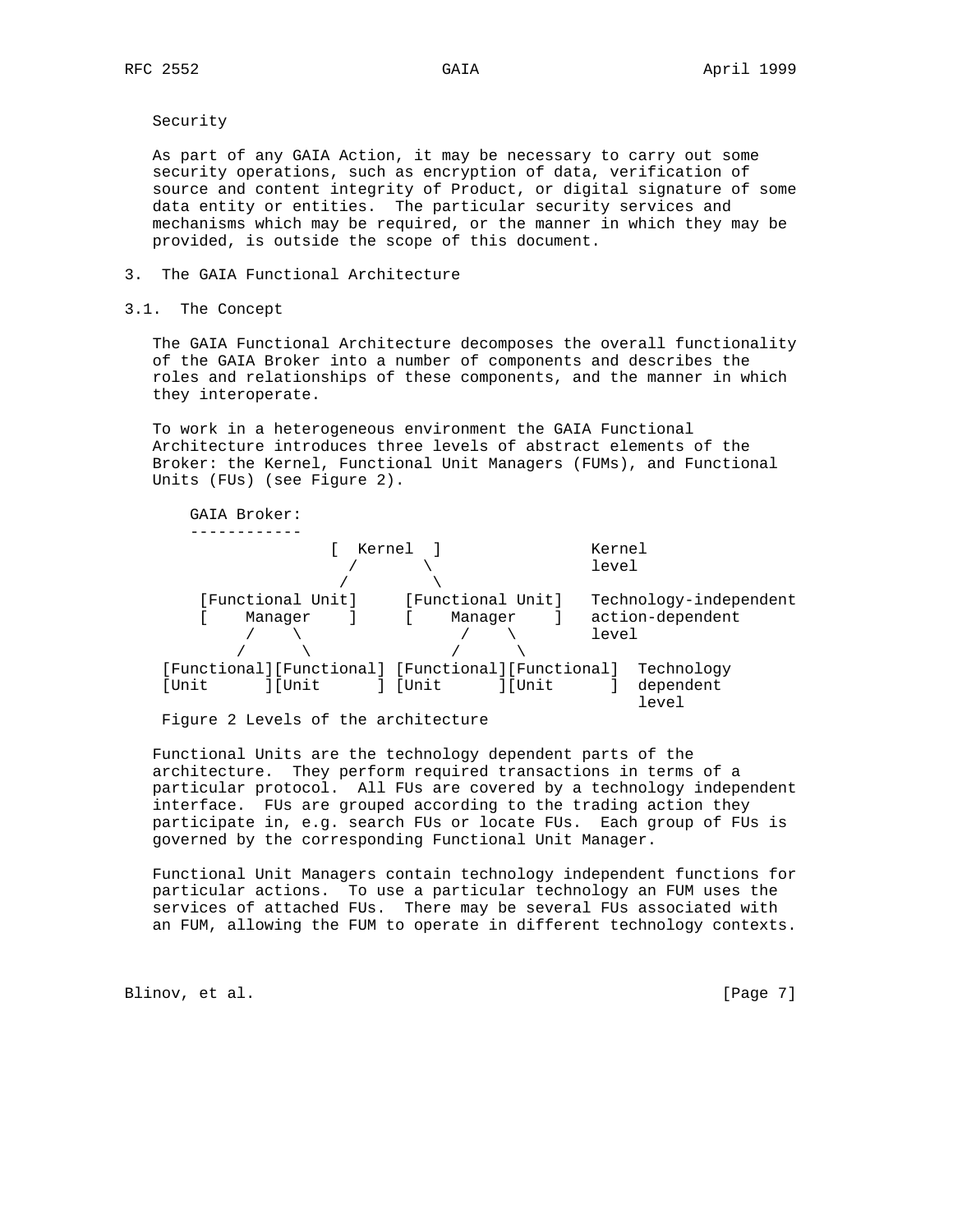There is one FUM in the system for every area of functionality, e.g. search, locate, and order. The Kernel is responsible for managing the activity of different FUMs (corresponding to different actions) and synchronising events between them.

 The GAIA Functional Architecture establishes relationships between the existing technologies (standards and protocols) that are combined in the GAIA Standard, in the context of a brokerage system. It is to be expected that new technologies will evolve which will be viable alternatives to those selected. The abstract and modular nature of the Functional Architecture allows the replacement of one technology with a new one without disruption to the rest of the brokerage system.

### 3.2. Functional Units

 The brokerage system provides a number of services to its users. These services are supported by the functions of the brokerage system. These include, for example,

- searching
- ordering
- payment

 Each of these functions can be provided by a number of different candidate technologies. However, the operations that are required to be carried out remain the same. Regardless of the selected technologies, the functional requirements do not change. The required operations are described in terms of abstract primitives, which can be mapped to the protocol instructions of the technology selected to support the function. A mapping component, called a Functional Unit (FU), is defined for each candidate technology, and converts calls to abstract primitives into protocol instructions. The FU acts as an adaptor between its particular technology and the rest of the brokerage system.

 Functional Units are defined for each candidate technology that can be used to fulfil a particular functional need of the brokerage system. A Functional Unit accepts abstract primitive invocations, and maps them to calls to the particular technology to which it is dedicated. The results of these calls are translated into the corresponding abstract primitives and returned by the FU, as shown in Figure 3.

Blinov, et al. [Page 8]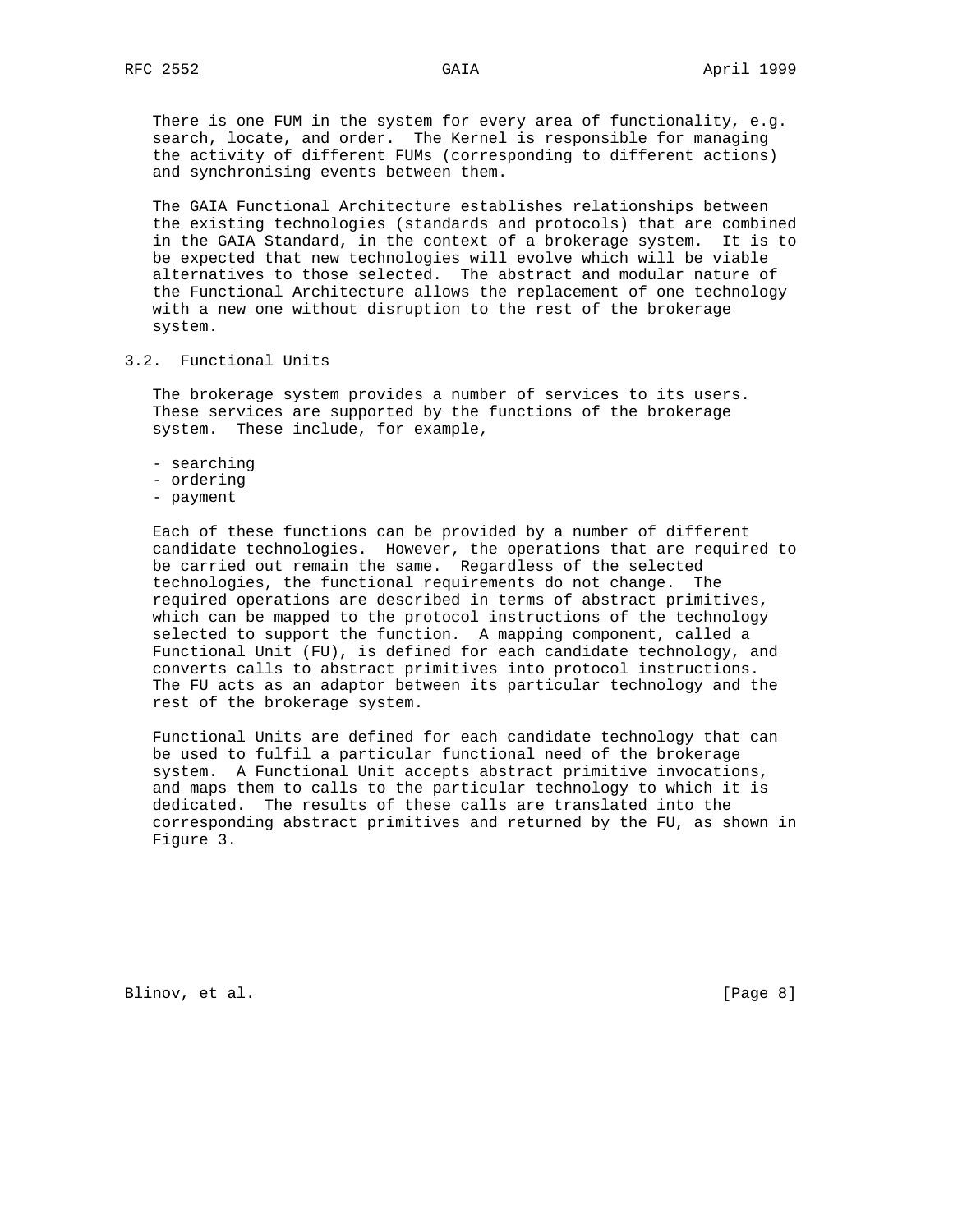\* The rest of the Broker \*  $\mathcal{L}^{\mathcal{A}}$  and  $\mathcal{L}^{\mathcal{A}}$  and  $\mathcal{L}^{\mathcal{A}}$  and  $\mathcal{L}^{\mathcal{A}}$ -abstract primitives v +------------+ | Functional | Unit | +------------+  $\sim$   $\sim$   $\sim$   $\sim$   $\sim$   $\sim$   $\sim$  | -technology-specific commands v \* Technology functions \*

Figure 3 GAIA Functional Unit

### 3.3. Functional Unit Managers

 As noted above, a number of different candidate technologies can be used to fulfil a particular functional requirement of the brokerage system. Depending on the details of the GAIA transaction (underlying network, Customer system capabilities, etc.), different technologies may be more useful during different transactions. As a result, each candidate technology has its own Functional Unit, which is invoked when that particular technology is required.

 A number of different Functional Units can exist which fulfil the same functional requirement of the brokerage system. To select the most appropriate FU (and technology), the brokerage system needs to know which is the most useful at any particular time; in general this is the technology supported by the target Supplier system. This is the responsibility of the Functional Unit Manager, or FUM. Each function of the brokerage system has a single FUM, which is invoked using abstract primitives by the Broker Kernel. This FUM selects the most appropriate of the candidate technologies, and calls the corresponding FU (see Figure 4).

 The interface between the FUM and the corresponding FUs is defined for every FUM in an open, platform independent, and programming language independent manner. These interfaces do not depend on any particular technology. It allows for configuring the set of technologies supported by the Broker, by attaching different subsets of FUs. If a new technology is to be supported by a Broker, a new FU implementing this technology can be created according to the specification of the interface, and attached to the corresponding FUM.

Blinov, et al. [Page 9]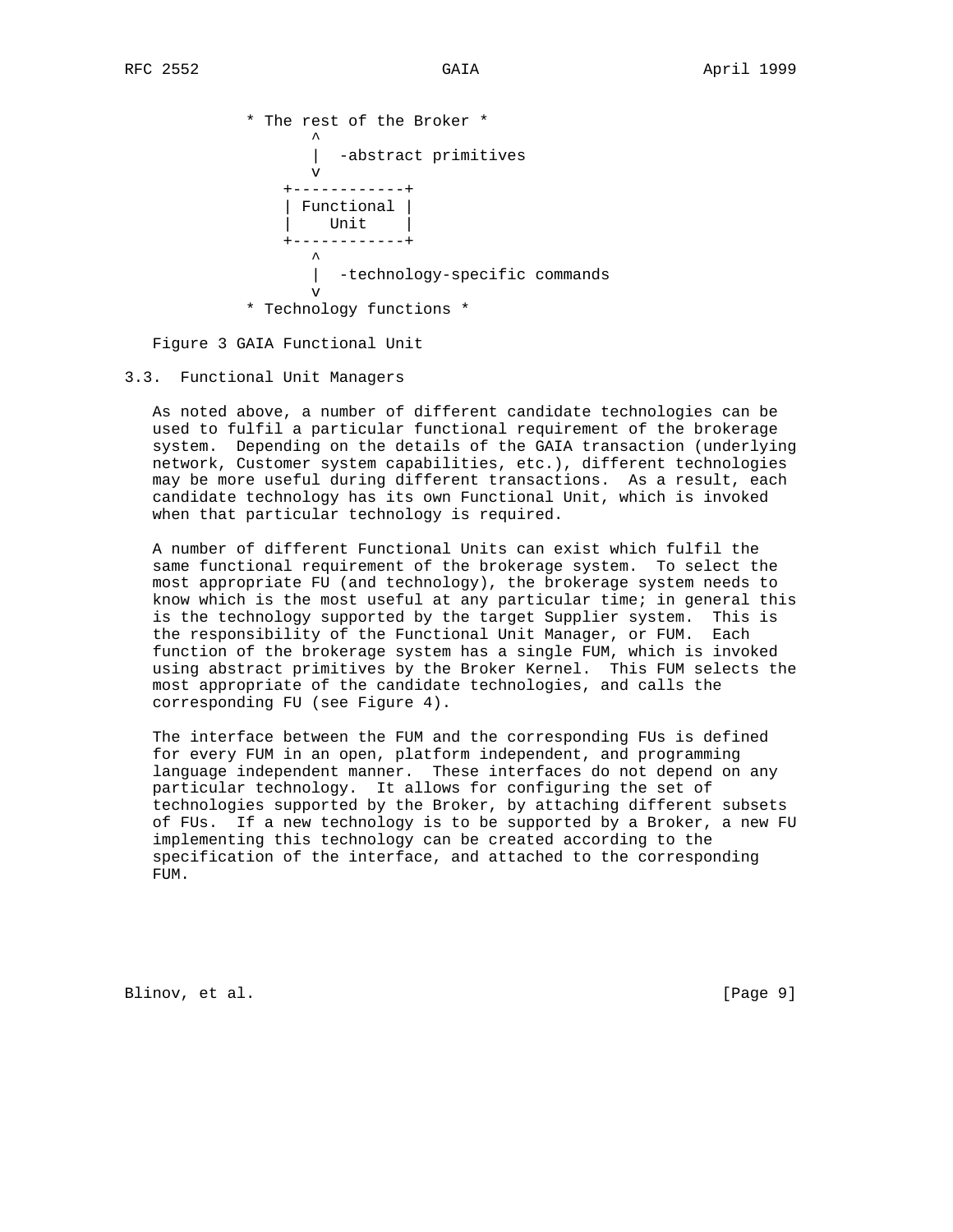

Figure 4 Functional Unit Manager

### 3.4. The Kernel

 The Kernel of the brokerage system acts as a bus for the transmission of abstract primitives between FUMs. Each FUM imports a set of abstract primitives representing those services which the FUM expects to receive from some other part of the system. The services that the FUM is prepared to provide to other elements of the brokerage system are presented in the form of exported abstract primitives. All these abstract primitives are imported from, and exported to, the Kernel (see Figure 5).

 The Kernel is also responsible for synchronisation of different actions within a transaction and for maintaining a common context between actions.

|         | Broker Kernel                  |     |
|---------|--------------------------------|-----|
| ᄉ<br>٦T | ᄉ<br>-abstract-   -primitives- |     |
| FUM     | FUM                            | FUM |

Figure 5 Broker Kernel

Blinov, et al. [Page 10]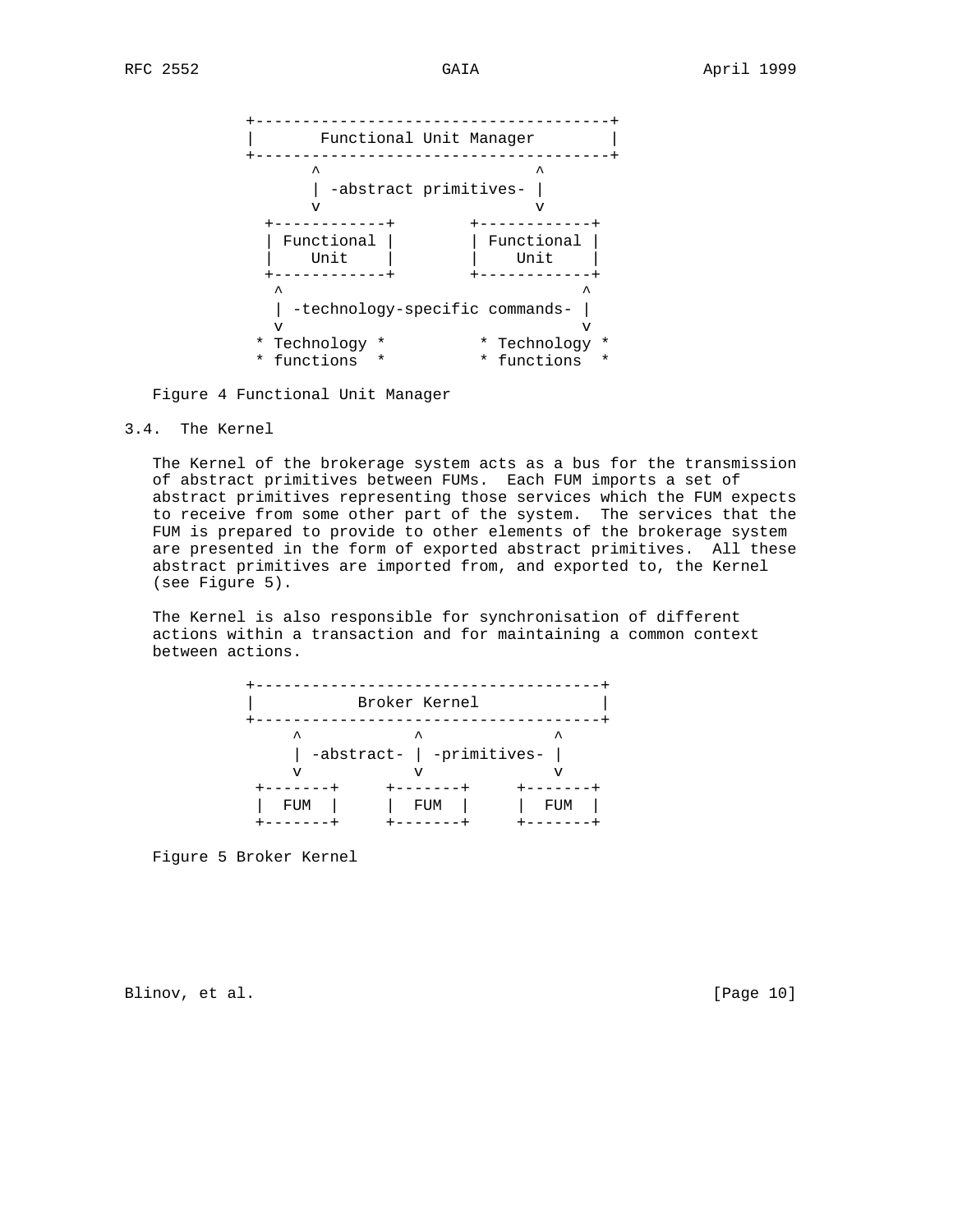#### 3.5. Description of FUMs

The core activities of the brokerage system include:

- 1. searching for Products that fit a user description
- 2. sourcing Products the identification of which is known
- 3. allowing users to order Products
- 4. delivering information in item format
- 5. delivering information as a continuous media stream
- 6. providing a user interface to the brokerage services
- 7. alerting users as to the availability of information
- 8. interacting with external directory services
- 9. authentication of other actors
- 10. payment operations

 Each of these activities is carried out by the corresponding FUM as described below and shown in Figure 6.

Search FUM

 The Search FUM accepts requests to carry out a search for Products that fit a particular user description. It returns lists of identifiers of Products that fit the description.

Locate FUM

 The Locate FUM accepts Product identifiers and discovers where they may be obtained. It returns lists of Suppliers and locations for the Product.

Order FUM

 The Order FUM manages negotiations between a Customer and a Supplier in order that agreement may be reached on the terms of availability of a particular Product or group of Products. Following the negotiation phase, the Order FUM accepts purchase commitments from the Customer and forwards them to the Supplier. It returns a notification of the status of the Order Action.

Blinov, et al. [Page 11]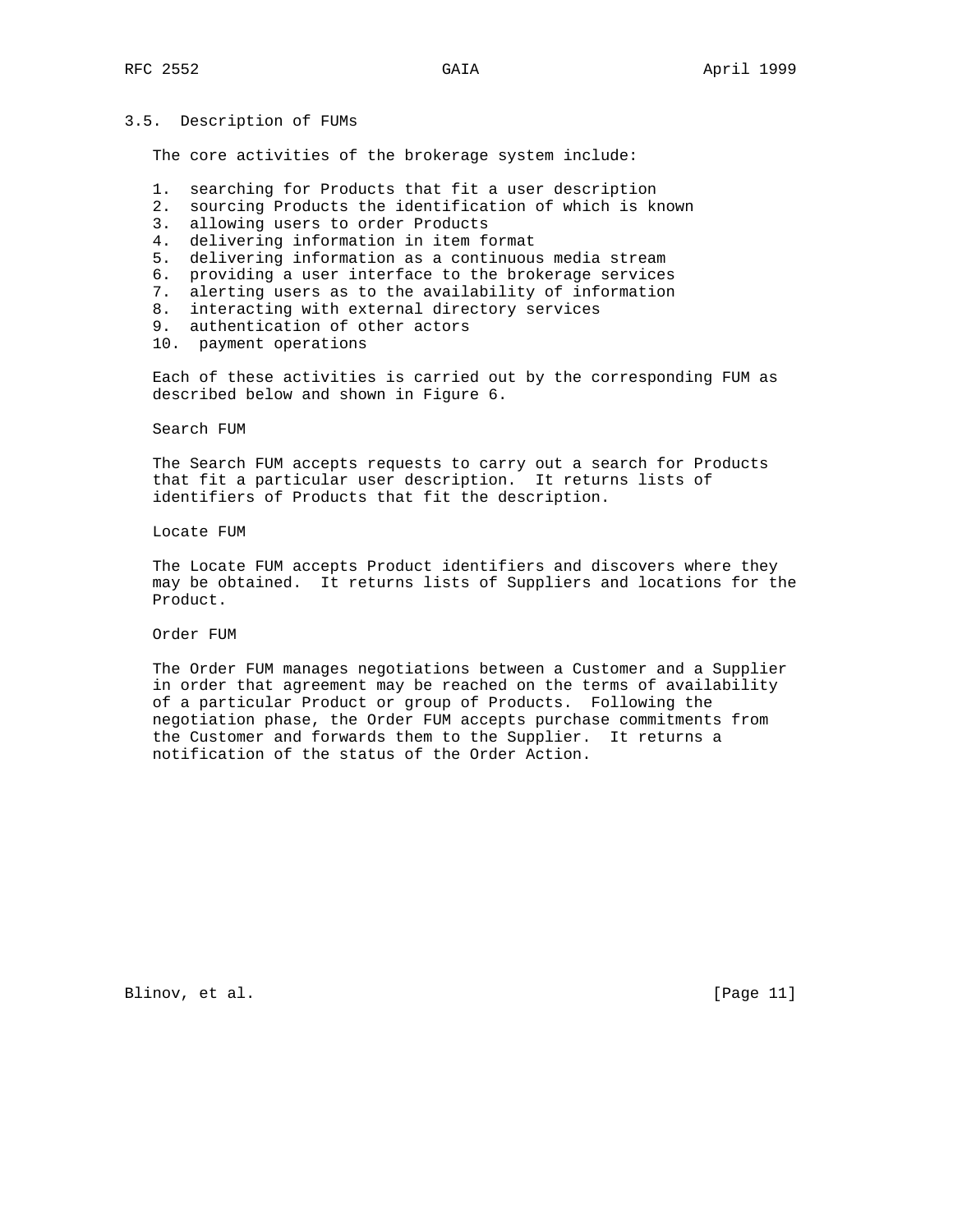The GAIA Broker: ---------------- (Customer)) (Alerting)) ( DS )) (Auth)) (Payment)) ( FUs )) ( FUs )) ( FUs )) ( FUs)) ( FUs )) (e.g.HTTP)) (e.g. SMS)) (eg LDAP)) ( )) (e.g.SET))  $\sqrt{ }$  [Customer] [Alerting] [ DS ] [ Auth ] [Payment] [ FUM ] [ FUM ] [ FUM ] [ FUM ] [ FUM ] | | | | | +----------------------------------------------------------+ | Broker Kernel | +----------------------------------------------------------+ | | | | | [ Search ] [ Locate ] [ Order ] [ Stream ] [Discrete] [ FUM ] [ FUM ] [ FUM ] [Delivery] [Delivery] [ ] [ ] [ ] [ FUM ] [ FUM ] /\ /\ /\ /\ /\ ( Search )) ( Locate )) ( Order )) ( SD )) ( DD )) ( FUs )) ( FUs )) ( FUs )) ( FUs )) ( FUs )) (eg Z39.50)) (eg Z39.50)) (eg ISO ILL)) (eg RTP)) (eg FTP))

Figure 6 GAIA Functional Architecture

#### Discrete Delivery FUM

 The Discrete Delivery FUM manages the delivery of discrete items to the Customer.

Stream Delivery FUM

 The Stream Delivery FUM manages the delivery of real-time multimedia data streams to the Customer.

Customer FUM

 The Customer FUM provides an interface to support the Customer's systems interaction with the brokerage system.

Alerting FUM

 The Alerting FUM notifies Customers about changes that may interest them.

Directory Services FUM

 The Directory Services FUM provides an interface between an external directory service and the brokerage system.

Blinov, et al. [Page 12]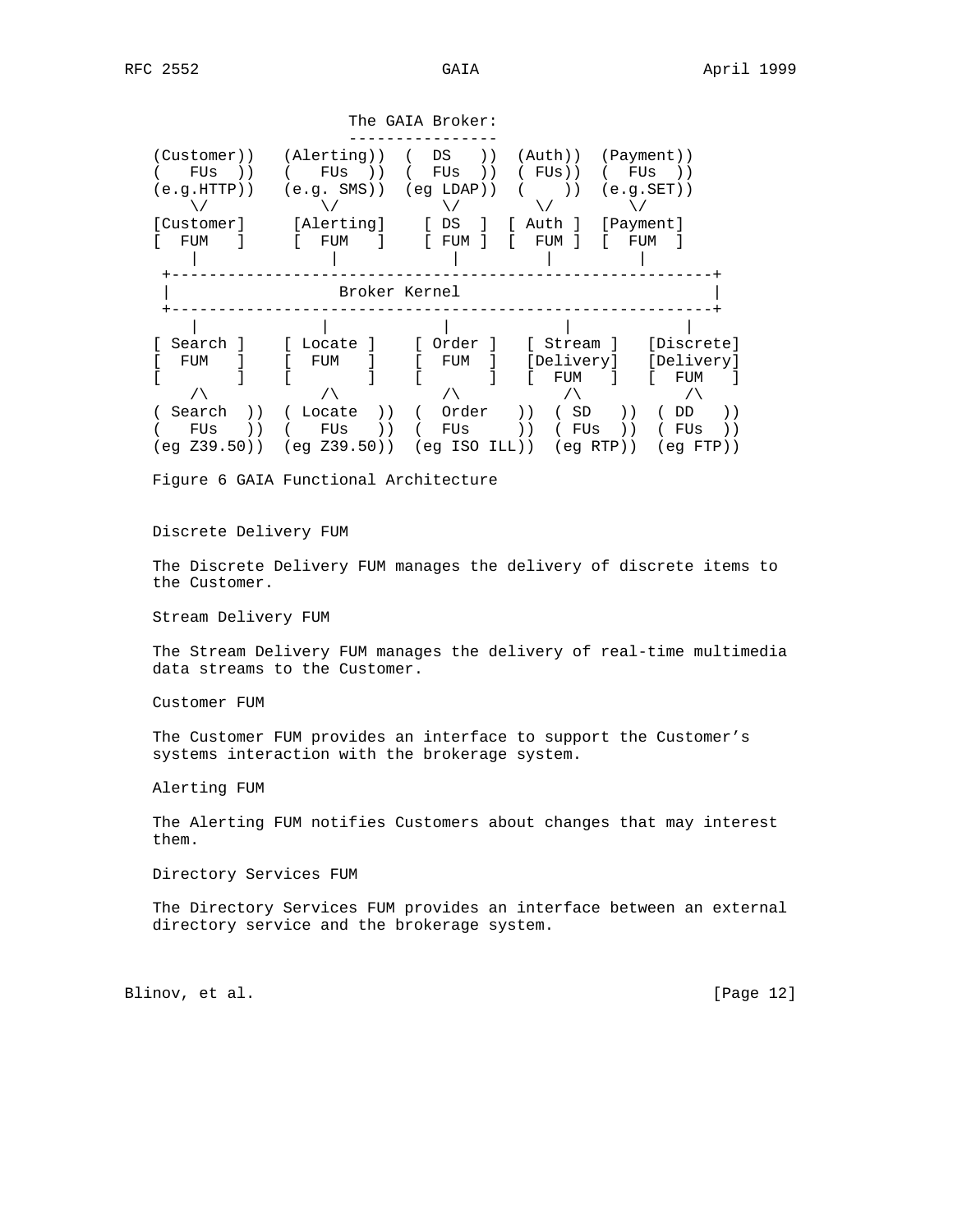Authentication FUM

 The Authentication FUM provides a mechanism that allows a user to prove his identity to the brokerage system.

Payment FUM

 The Payment FUM provides a mechanism for payment from one actor to another.

4. GAIA Brokerage System Interfaces

 This Chapter describes the internal and external interfaces of the GAIA brokerage system.

4.1. Internal Interfaces

 The definition of communication between functional components within the GAIA Broker is based on the OMG CORBA model [2]. Interfaces between components are defined in the IDL language specified by OMG. Interface calls are passed between components by the Object Request Broker (ORB).

 The advantage of this approach is that the specifications of the interfaces are platform and programming language independent. These interfaces can be implemented using different programming languages on different platforms. All necessary conversions during interface invocations are transparently performed by an ORB. The CORBA model also allows installing different functional components of the GAIA Broker on different computers connected by a network. Interface calls will be transferred over the network by an ORB transparently for the application.

 The specification of the interfaces between the Kernel and FUMs and between each FUM and corresponding FUs is presented in the GAIA Standard [1].

### 4.2. External protocols

 The GAIA Broker can use existing protocols to communicate with other actors. For example, it can use HTTP for interactions with Customers, Z39.50 for search, etc. As described in the GAIA Functional Architecture, support for particular technologies is provided by FUs. A set of supported protocols can be extended by attaching the corresponding new FUs to a Broker. The GAIA Broker can support several protocols for each action. The FUMs will select the most appropriate protocol for a transaction. The more protocols supported by the Broker, the better service it can provide to

Blinov, et al. [Page 13]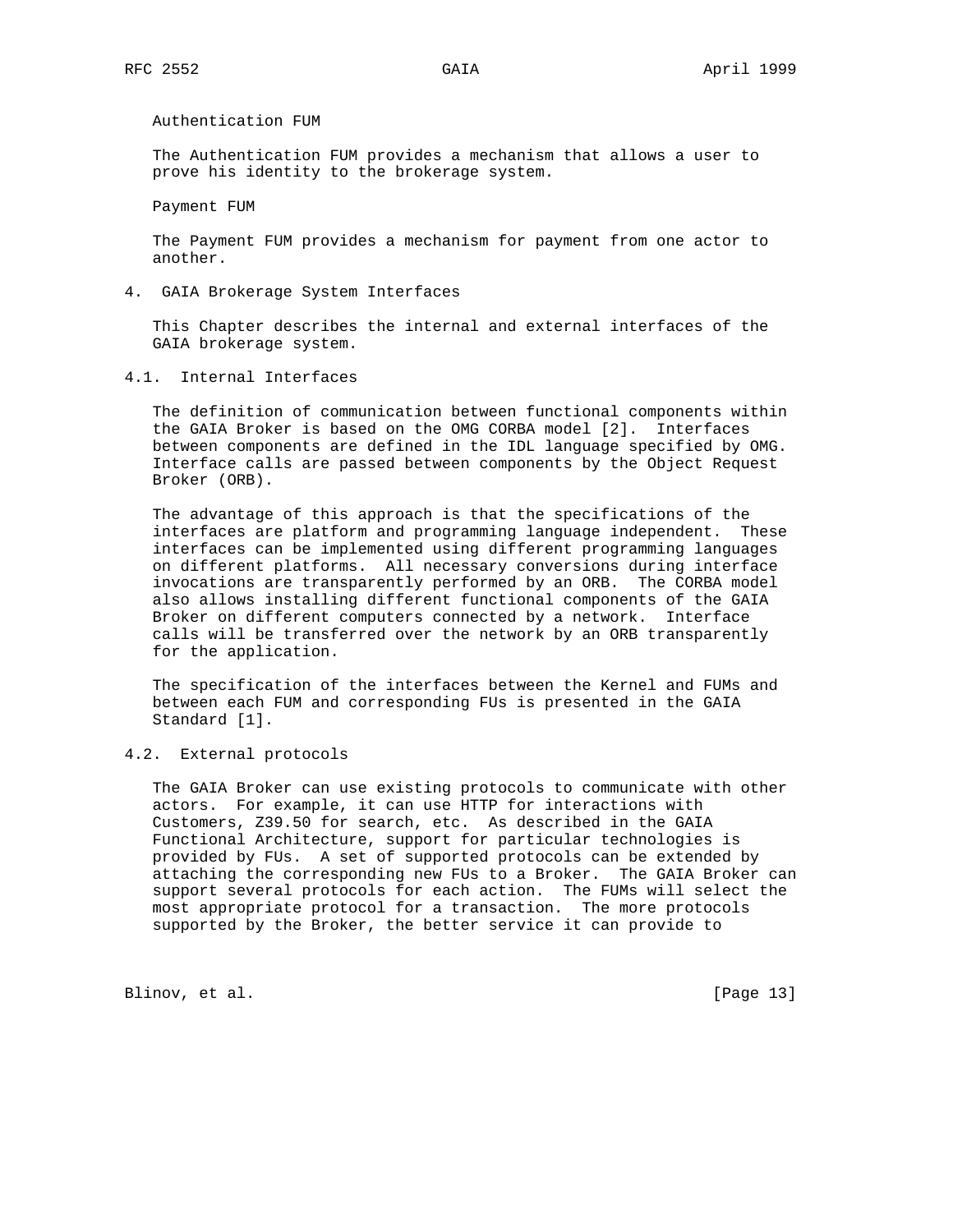Customers and Suppliers.

 The GAIA Standard does not limit the set of protocols supported by the Broker. However, for the purpose of interoperability, it specifies several GAIA profiles. These profiles define a common subset of protocols (and a common range of protocol parameters) that Brokers are encouraged to support in order to make communication between GAIA Brokers, and with GAIA-aware Suppliers and Customers, possible.

 Existing protocols are not the only way to contact the GAIA Broker. The GAIA interfaces have been designed as a generalisation of existing interfaces and protocols, so they provide more functionality than any particular protocol. To give access to the full functionality of the GAIA Broker, the GAIA Standard allows users (Customers and other Brokers) to directly use the CORBA-defined Customer interface of the GAIA Broker (interface between the Customer FUM and FUs) as shown in Figure 7. In this case, the Customer system gets access to the Customer interface of the Broker using the service of an underlying ORB, and can request operations by calling the corresponding methods of the interface. The Customer interface of the GAIA Broker is specified in the GAIA Standard [1].

 Where Customer and Supplier systems are not CORBA-aware, they can communicate with a GAIA Broker using existing protocols. If, however, they can use the service of an ORB, they are encouraged to communicate with a Broker by connecting to its Customer interface. This method allows for avoiding convergence between a particular protocol and the GAIA interface. The former method makes interactions with all existing types of Customers and Suppliers possible using existing and widespread protocols. The later method has been designed to achieve maximum functionality by using native GAIA methods for communication with Customers and Suppliers.

Blinov, et al. [Page 14]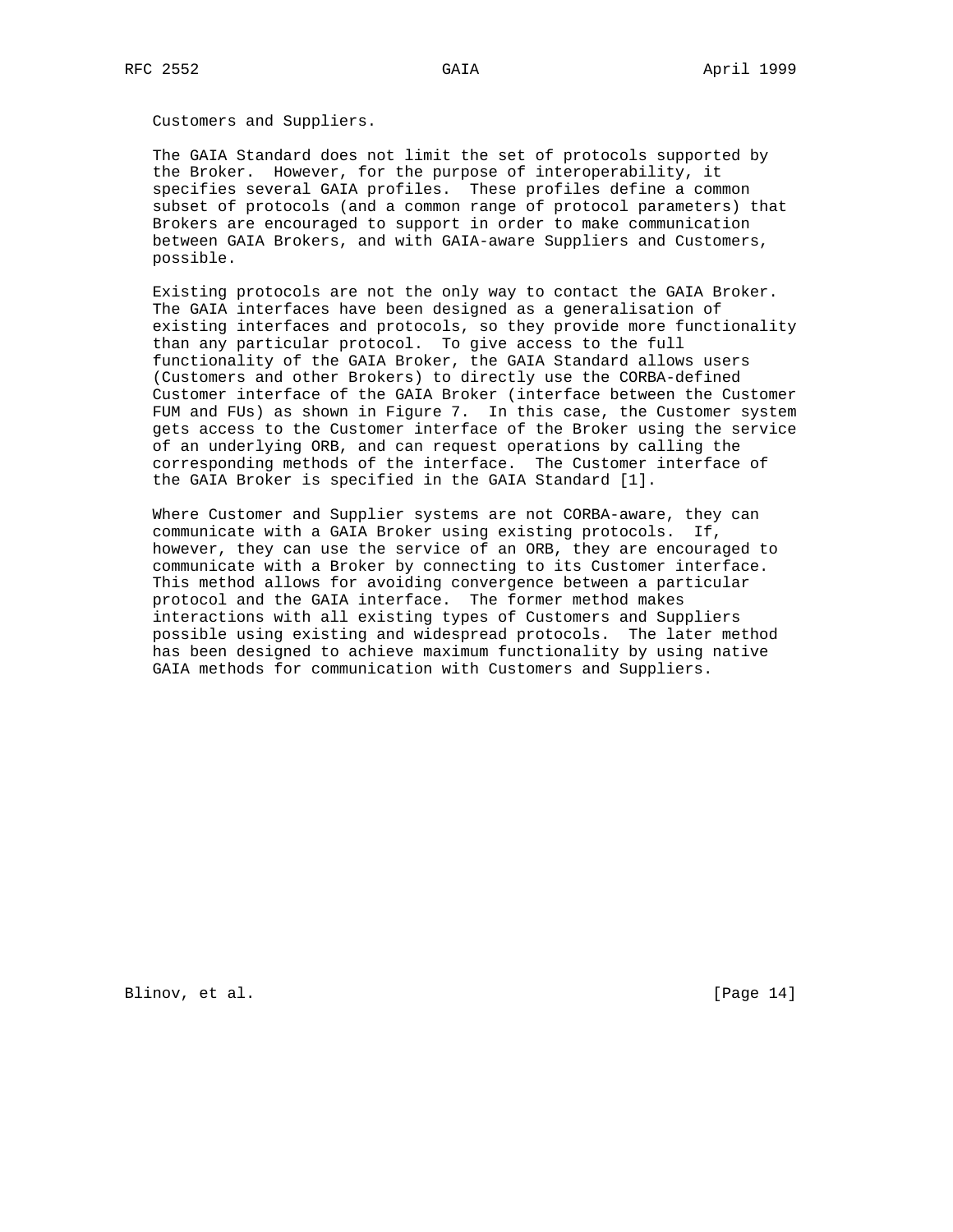



5. GAIA Standard Profiles

 The GAIA Standard defines a number of profiles, which a Broker may support in order to achieve interoperability with other GAIA actors (Customers, Suppliers and other Brokers). The complexity of the profile chosen by a Broker depends on the level and type of service which the Broker wishes to deliver in a GAIA-conformant manner. The higher the level of service that a Broker provides to a Customer, and the greater the length of the supply chain which the Broker wishes to support, the more advanced the profile and/or the greater the number of extension modules the Broker must support.

### 5.1. Supply Chains

 The GAIA profile definition approach is based on the possible types of supply chain that a brokerage system can be a part of.

 The operations of a brokerage system can be broken into three categories:

- interactions with the Customer
- interactions with other Brokers
- interactions with Suppliers

 The first and last of these occur at the two ends of a supply chain, while interbroker operations take place at other points in the chain. The supply chain may take a number of different forms:

Blinov, et al. [Page 15]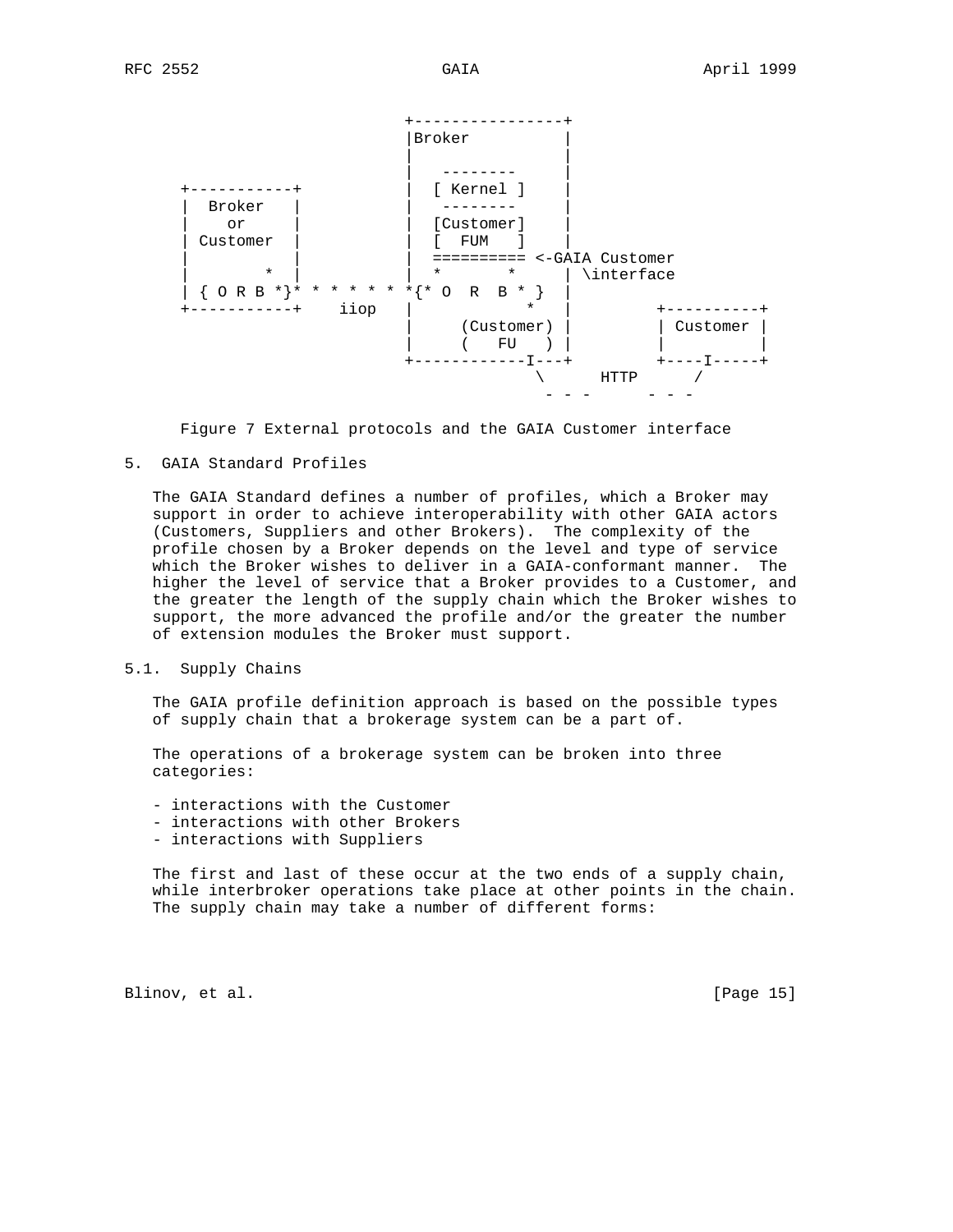- a minimal chain, where the Customer and the Broker are the ends of the chain and there are no intervening links. In this case, the Broker plays the role of Supplier to the Customer.
- a three-piece chain, where the Broker deals with the Customer and the Supplier but not with any other Broker.
- a longer chain, with one or more interbroker operations.

| Minimal Supply Chain:                                                                                   |                     |
|---------------------------------------------------------------------------------------------------------|---------------------|
| $+ - - - - - - - +$<br>+-------------+                                                                  |                     |
|                                                                                                         |                     |
| (as Supplier)<br>$+ - - - - - - - +$                                                                    |                     |
|                                                                                                         |                     |
| 3-piece Supply Chain:                                                                                   |                     |
| +--------+<br>-------+<br>$+ - - - - - - - -$                                                           |                     |
| Customer  <===>   Broker   <===>  Supplier                                                              |                     |
| +--------+<br>- - - - - - - +<br>+--------+                                                             |                     |
| Longer Supply Chain:                                                                                    |                     |
| +--------+ +--------+<br>- - - - - - - +                                                                | $+ - - - - - - - +$ |
| $\vert$ Customer $\vert$ <===> $\vert$ Broker $\vert$ <=> $\vert$ Broker $\vert$ <===> $\vert$ Supplier |                     |
| +--------+<br>$+ - - - - - - - +$                                                                       | $+ - - - - - - - +$ |

Figure 8 Supply Chains

### 5.1.1. Minimal Supply Chains

 As discussed in the GAIA Reference Model, a GAIA transaction is composed of a number of actions, such as search, order, and delivery. Each transaction is initiated by the Customer who makes a request to the Broker. In the event that the Broker is able to fulfil the request, the transaction involves no other actors.

 In this simple case, the GAIA transaction involves the Customer and the Broker. The only protocol which needs to be standardised is that between the Customer and the Broker. This is specified in the GAIA Standard Minimal profile below.

### 5.1.2. Longer Supply Chains

 In the event that the Broker is not able to fulfil a request, the action may be propagated on to other Brokers, with the original Broker playing the Customer role. Each of these Brokers may in turn propagate the request if they cannot fulfil it.

 Eventually, if the action is successful, a Supplier will be found who can fulfil the request. The supply chain is thus made up a single Customer, one or more Suppliers, and one or more Brokers.

Blinov, et al. [Page 16]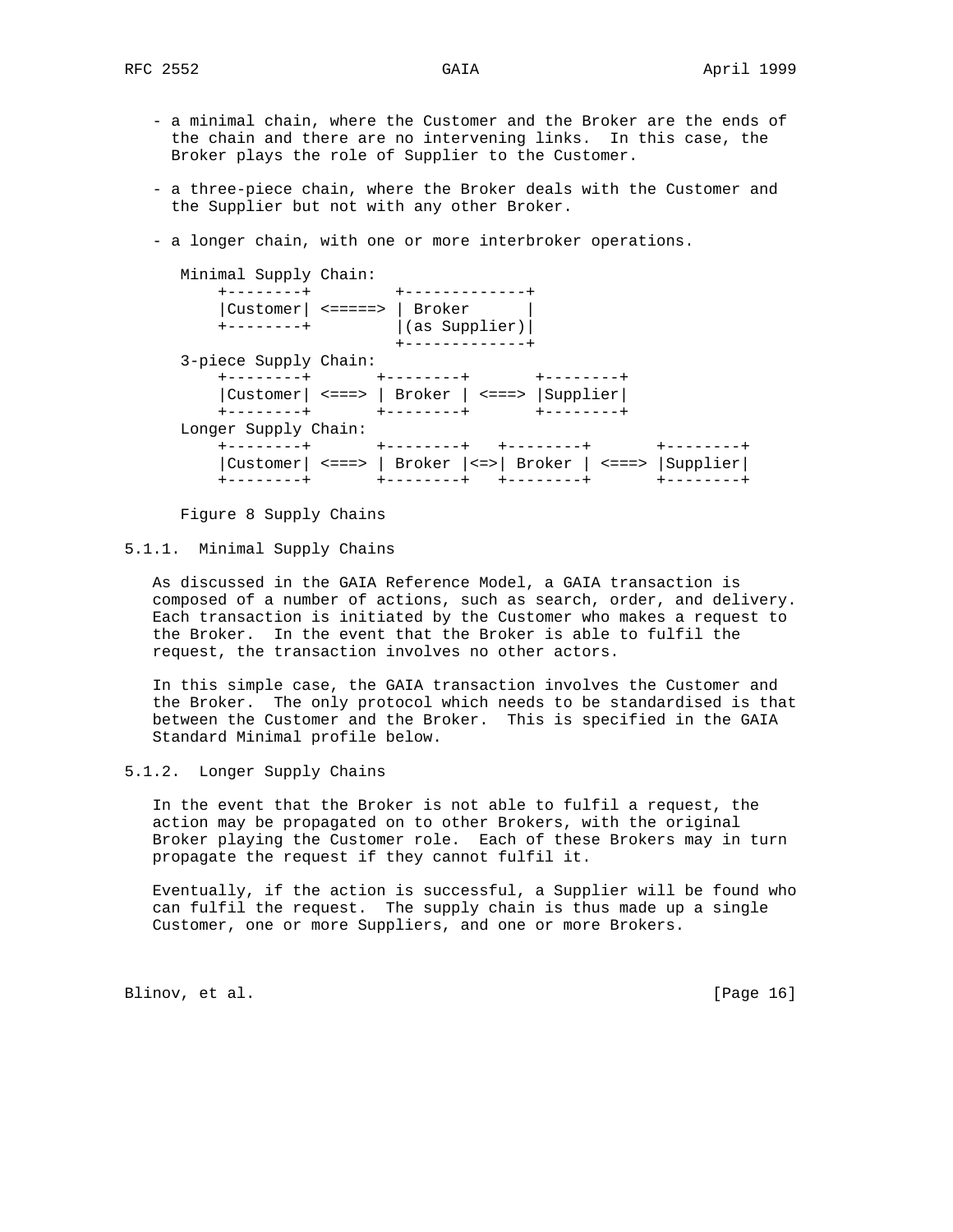In order to propagate an action from one Broker to another, a standardised communication protocol must be defined for broker-broker interaction. This is specified in the Basic profile, below. This profile is based on CORBA.

 Supplier and Brokers, however, are not obliged to support the Basic profile of the GAIA Standard. They may instead use another, more traditional, protocol such as Z39.50 for discovery, or ISO ILL for ordering. The Extension Modules to the GAIA Standard specify the profiles to be used for various brokerage functions.

#### 5.2. Introduction to the GAIA Standard Profiles and Modules

The profiles specified are

- The Minimal profile, which is the very least to which a GAIA Broker must conform
- The Basic Profile, which allows inter-broker communication
- A number of Extension Modules, which allow the Broker to provide various services, and to interoperate with Suppliers, Brokers and Customers using protocols specified in the modules
- A set of Interface Modules, that defines which particular Functional Unit CORBA interfaces are supported by the Broker

 Each Broker must conform at least to the Minimal profile to provide a web-based user interface. In addition, to take part in inter-broker communications, the Basic profile is recommended. For interaction with non-CORBA-aware entities, and for the use of advanced services, there are other modules of the standard to which the Broker may conform. These are denoted "Extension Modules", and they characterise the protocols and standards in a particular area of functionality. A Broker can choose an appropriate set of Extension Modules to conform to according to the functionality it wishes to achieve.

 The GAIA Standard specifies all interfaces between FUM and FUs for the GAIA Broker. However, it would be too much to require every Broker to implement all of them. The GAIA Standard decomposes all interfaces into a number of Interface Modules. A Broker can choose a subset of Interface Modules that are more important in its area of operation, and implement interfaces defined in these modules. These interfaces are important only inside the broker system and do not play any role in communication with other GAIA actors. However, a declaration of supported interfaces is important for the administrator to find the areas in which the functionality of the Broker can be extended by attaching GAIA-conformant FUs.

Blinov, et al. [Page 17]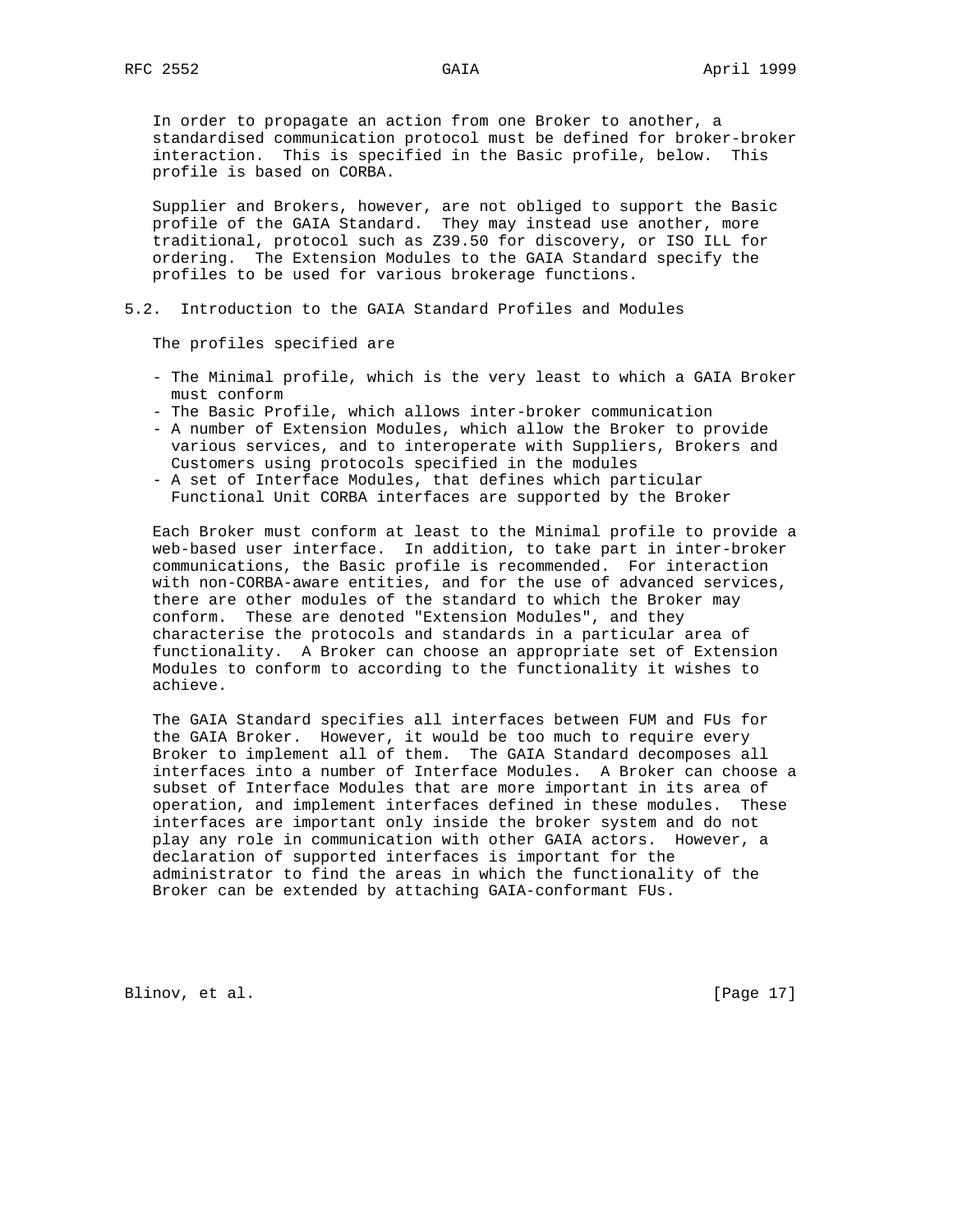### 5.3. Minimal Profile

 The minimum functionality that a Broker must support will allow it to provide services to the Customer as a part of a minimal chain. In this case, what is required of the Broker is simply a user interface for the Customer. Any further operations take place within the Broker, and so do not come within the scope of the standard.

 The Minimal profile requires the Broker to implement a user interface based on the HTTP 1.1 protocol, defined in RFC 2068 [3], and HTML 2.0, defined in RFC 1866 [4]. It means that a Customer should be able to access the basic functionality of the GAIA Broker by using a HTTP 1.1 and HTML 2.0 conformant web-browser.

 It should be possible for Customers to locate a GAIA Broker. Thus a GAIA Broker should be registered in a Directory Service using a schema specified in the GAIA Standard [1].

| Minimal Profile |                                |
|-----------------|--------------------------------|
| Customer        | HTTP 1.1 (server),<br>HTML 2.0 |
|                 |                                |

### 5.4. Basic Profile

 While the minimal functionality is sufficient to allow a Broker to function, an important aspect of any GAIA Broker functionality is dealing with other Brokers. The goal of the Basic profile is to achieve federation between Brokers. Every GAIA Broker can use the service of other GAIA Brokers in order to fulfil a request of a Customer. That Broker in turn can use the service of the third GAIA Broker. So every request can be chained by several Brokers. This extends the abilities of every GAIA action (Search, Locate, Order, etc.). Chained transactions are particularly important in the discovery phase of a transaction, where a Broker unable to fulfil a particular information requirement passes on the search to another Broker.

 The Basic profile requires the Broker to implement the GAIA Customer interface defined in terms of CORBA. This interface is described in more detail in Section 4.2 above. The Basic profile also requires the Broker to implement interface requestor procedures, i.e. to be able to connect to the Customer interfaces of other Brokers. The ORB used by the Broker should be conformant to the CORBA 2.0 specification [2] and use IIOP protocol for inter-ORB communications [2].

Blinov, et al. [Page 18]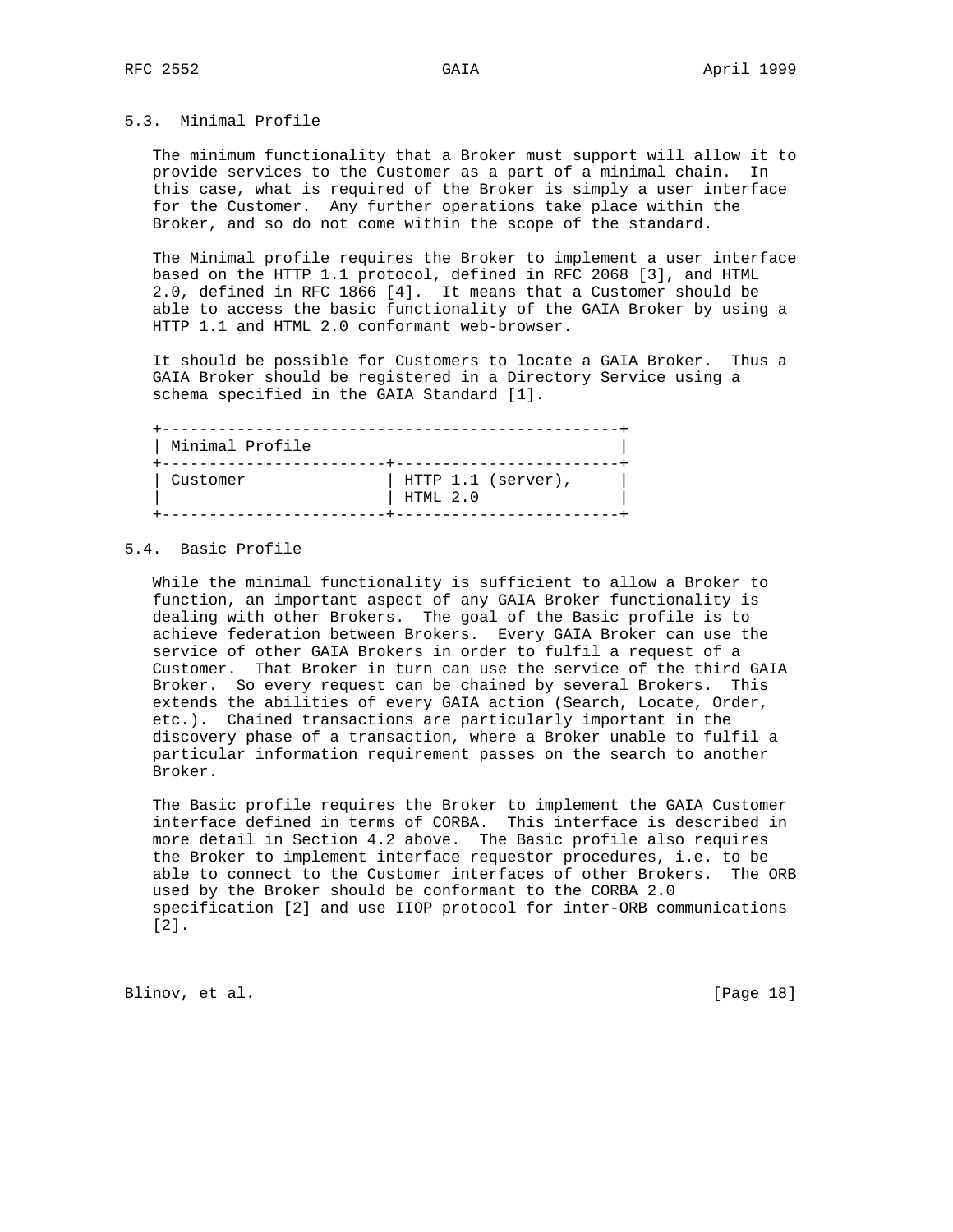A full specification of the GAIA Customer interface is presented in the GAIA Standard [1].

 A GAIA Broker should be able to find other Brokers and Suppliers. It should also allow other participants to find it. Thus a GAIA Broker should support a directory service. The Basic profile includes a directory access protocol for this purpose. The actual choice of protocol is not standardised, because the choice does not influence the success of the Broker's inter-operation with other Brokers. The directory schema, which should be used, is specified in the GAIA Standard.

 The Basic profile suggested for a Broker to allow it to interoperate with other GAIA Brokers is as follows.

 +----------------------------------------------------------------+ | Basic Profile | +------------------------+---------------------------------------+ | Customer | GAIA Customer interface/IIOP (server) | | Search and Locate | GAIA Customer interface/IIOP (client) | | (Discovery) | | | Order | GAIA Customer interface/IIOP (client) |<br>| Directory | Some directory access protocol, | Directory | Some directory access protocol,  $|$  $\vert$  such as LDAP  $\vert$ +------------------------+---------------------------------------+

### 5.5. Extension Modules

 In order to allow Brokers to interoperate with other Brokers that do not support the Basic profile, and to allow Brokers to deal with Suppliers and Customers who are not CORBA-aware, as well as to allow delivery of items and data streams via the Broker, other open technologies are suggested as extensions to the Basic and Minimal profiles. These technologies reflect the results of the technology evaluation carried out as part of the project GAIA.

 The extra protocols are grouped into Extension Modules. Support of these Extension Modules is optional. A Broker can choose an appropriate set of Extension Modules to conform to according to the functionality it wishes to achieve. There is one Extension Module for each of the functional areas which are not covered by the Basic and Minimal Profiles, and also one Extension Module for each of the existing areas (Customer, Discovery, and Order) to allow the use of protocols other than GAIA abstract primitives.

Blinov, et al. [Page 19]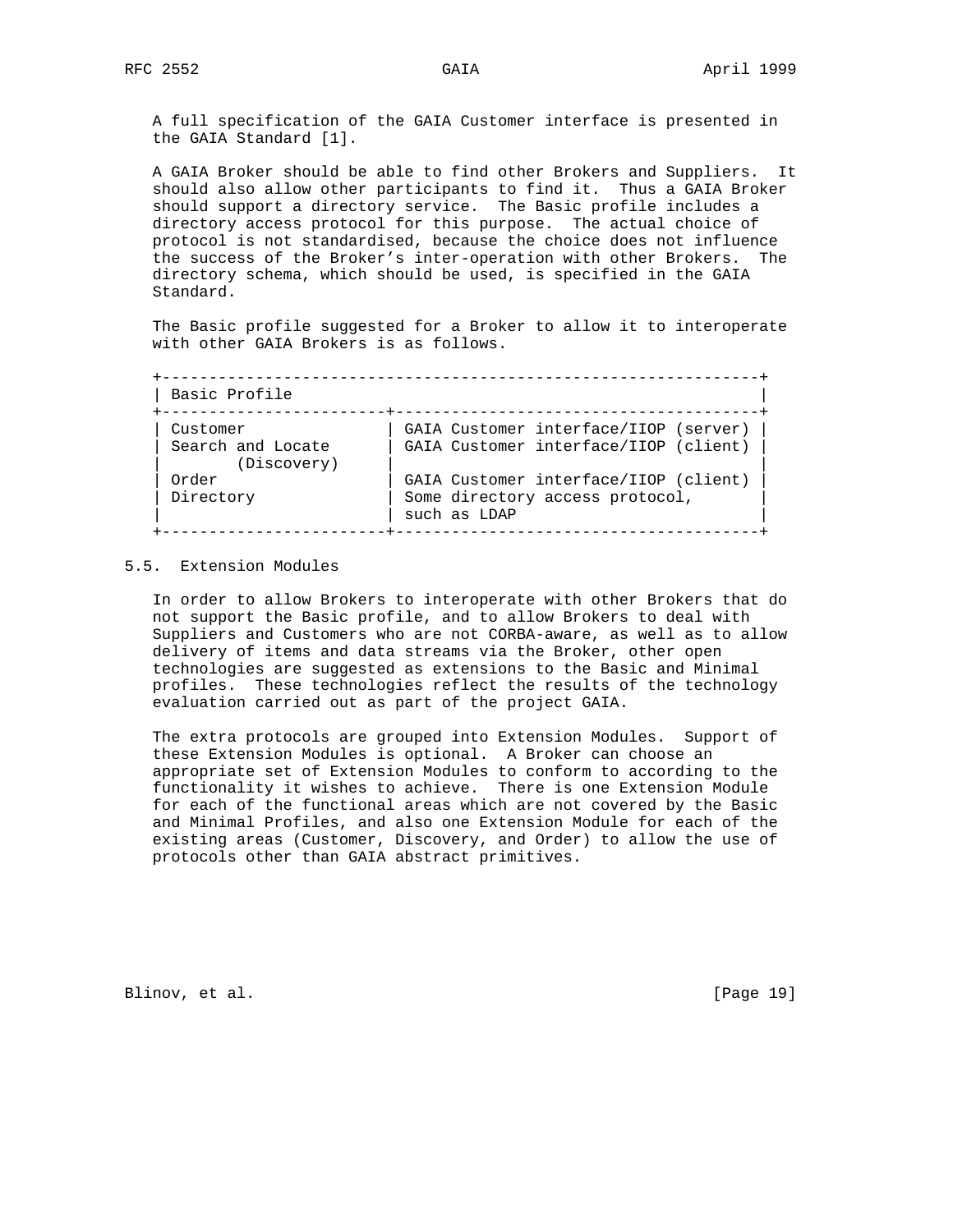The following Extension Modules are defined.

- Discovery Extension Module
- Order Extension Module
- Discrete Delivery Extension Module
- Stream Delivery Extension Module
- Security Extension Module
- Payment Extension Module
- Alerting Extension Module
- Customer Discovery Extension Module
- 5.5.1. Discovery Extension Module

 The Discovery Extension Module specifies the technologies to be used in searching for and locating products and services.

 This Extension Module requires the Broker to support the client part of the Z39.50 protocol, as defined in [5]. The following subset of the protocol is required:

 - Init, Search, and Present services - GRS-1 record syntax

 Z39.50 protocol PDUs should be carried using TCP/IP network protocols.

| Discovery Extension Module |                 |
|----------------------------|-----------------|
| Searching,<br>Locating     | Z39.50 (client) |

#### 5.5.2. Order Extension Module

 The Order Extension Module specifies the protocols to be used to order products and services from a Supplier.

 This Extension Module requires the Broker to support all mandatory services of the client part of the ISO ILL protocol [6]. Basic conformance criteria should be adhered to. ISO ILL protocol PDUs should be carried using TCP/IP network protocols.

Blinov, et al. [Page 20]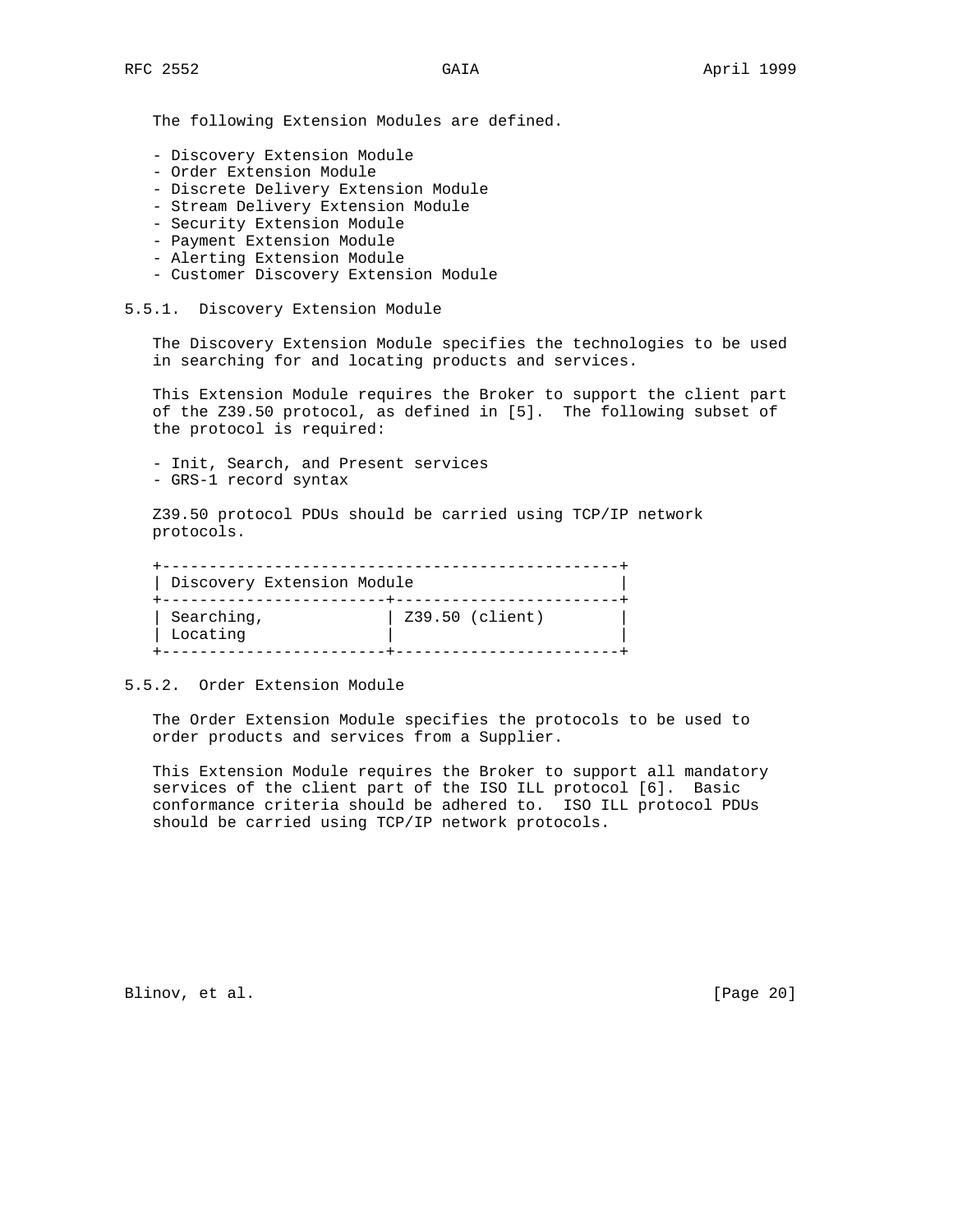+-------------------------------------------------+ | Order Extension Module | +------------------------+------------------------+ | Order | ISO ILL (client) | +------------------------+------------------------+

### 5.5.3. Discrete Delivery Extension Module

 The Discrete Delivery Extension Module specifies the protocols and standards to be used for the delivery of on-line products and services to the Customer. There are two delivery scenarios considered

- Direct Supplier to Customer delivery The delivery may be a single-step operation, with the Supplier supplying his product directly to the Customer without the involvement of any Broker in the delivery process. The Broker may have acted to refer the Customer to the Supplier. In this case, where the Broker is not involved in delivery, the Discrete Delivery Extension Module does not apply.
- Delivery over a supply chain with one or more Brokers involved In the event of the Broker being the central link in a supply chain of the form of Supplier-Broker-Customer, the Broker will use the protocols specified in the Discrete Delivery Extension Module to receive the product from the Supplier, and to provide the product to the Customer.

 The Discrete Delivery Extension Module requires the Broker to provide both FTP client and FTP server functionality [7], to allow the Broker to receive and to transmit files using FTP.

 The Discrete Delivery Extension Module also requires the GAIA Broker to be able to accept and to generate e-mail messages. The e-mail protocol specified is Internet e-mail, based on the SMTP protocol [8] and mail data formats specified in RFC 822 [9]. This protocol is sufficient for the creation, transmission, and management of textual e-mail messages. However, for the transmission of data files of various types, extensions to the SMTP/RFC822 protocols are required. The mail extensions specified by the Discrete Delivery Extension Module are based on MIME (Multipurpose Internet Mail Extensions), defined in RFCs 2045-2049 [10]. Thus a GAIA Broker must be able to send and receive "simple" SMTP/RFC822 mail, and also be able to deal with RFC 2045-2049 MIME mail extensions.

 For electronic document delivery the Discrete Delivery Extension Module requires the support of GEDI version 3.0.

Blinov, et al. [Page 21]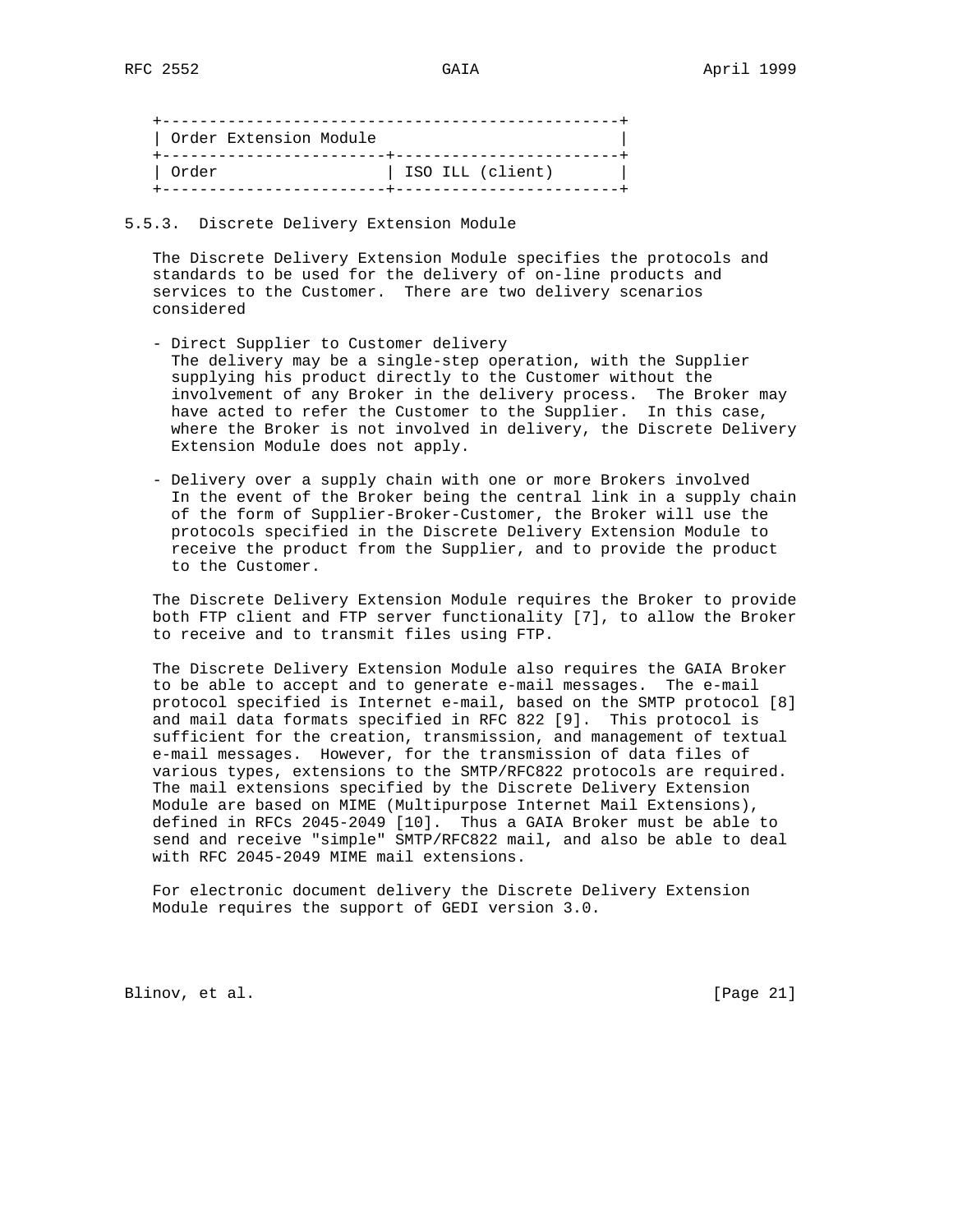| Discrete Delivery Extension Module |                                                                                      |
|------------------------------------|--------------------------------------------------------------------------------------|
| FTP profile<br>Email profile       | FTP (client+server)<br>Internet e-mail [SMTP, RFC822]<br>(receiver+sender),<br>MTMF. |
| Document delivery                  | GEDI version 3.0                                                                     |

5.5.4. Stream Delivery Extension Module

 This Extension Module is intended to support real-time delivery of multimedia by the GAIA Broker.

 Several scenarios of stream delivery are considered. A stream can be delivered

- directly from a Supplier to a Customer The Broker does not take part in the stream delivery process; this scenario is out of scope of this standard.
- from a Supplier to a Customer via a Broker The Broker can add value to the stream delivery process by implementing cache algorithms, mixing streams, branching one stream to several Customers, etc.
- from a Broker to a Customer The Broker can keep a small amount of multimedia data (e.g. audio examples) in its own database and deliver it to a Customer upon request.

 The Stream Delivery Extension Module is recommended to be implemented by a Broker in order to provide the last two scenarios of real-time multimedia delivery.

 The Stream Delivery Extension Module requires the Broker to support the following technologies:

 - Compression MPEG-2 Audio Layer 3, specified in ISO/IEC 13818-3 [11]. Only support of constrained parameter streams (CSPS) is required.

 - Data transfer protocol RTP protocol over UDP/IP, defined in RFC 1889 [12] (both client and server parts). It is recommended that the full behaviour of an RTP application service entity ("translator" or "mixer") is supported but it is not required.

Blinov, et al. [Page 22]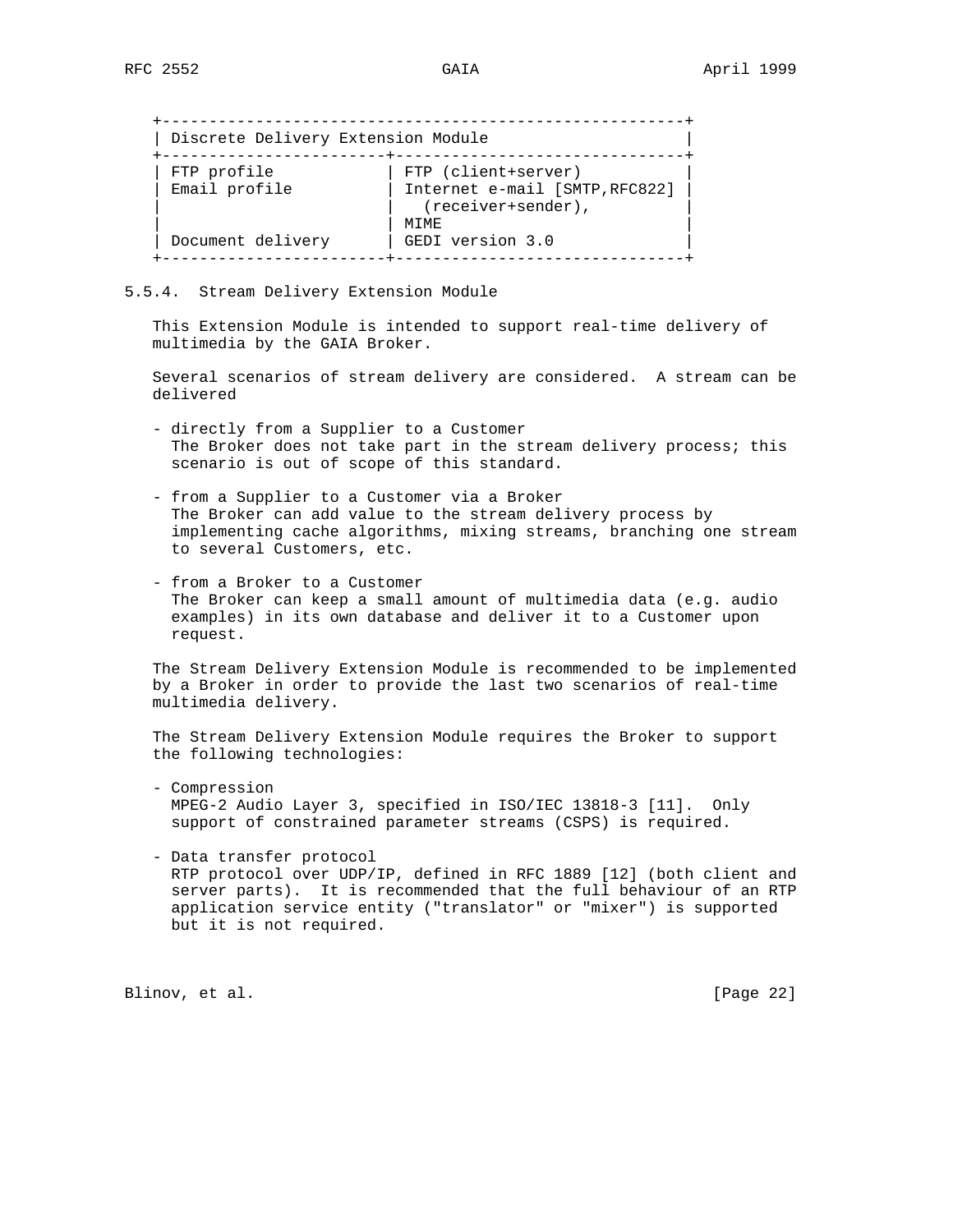- Mapping RTP payload format for MPEG Audio (MPA), defined in RFC 2250 [13].

 - Session control protocol RTCP, specified in RFC 1889 [12].

 This profile provides delivery of high quality audio over networks with non-guaranteed quality of service such as the Internet.

 +----------------------------------------------------+ | Stream Delivery Extension Module | +--------------------------+-------------------------+ | Compression | MPEG-2 Audio Layer 3 | | Data transfer | RTP (client+server) | | Mapping | RFC 2250 | | Session control protocol | RTCP | +--------------------------+-------------------------+

5.5.5. Security Extension Module

The basic security services required for GAIA are

- Authentication of users, remote servers (both as entity authentication and as bilateral peer-to-peer authentication), senders and receivers in network transactions, as well as the authentication of documents. Authentication is required for three situations: authentication at the user workstation when starting the session, authentication in a local environment (client/server authentication) and authentication in a global, open network (Internet).
	- Confidentiality and integrity of all resources transferred over the network or handled locally at application servers and user workstations.
	- Control of access to services and resources.
	- Non-repudiation of transactions, participants, and sensitive documents.

 This module allows a Broker to secure communications with other participants. It provides channel security, authentication, and certificate exchange.

 The Security Extension Module specifies the following protocols and algorithms:

- Privacy, integrity, non-repudiation

Blinov, et al. [Page 23]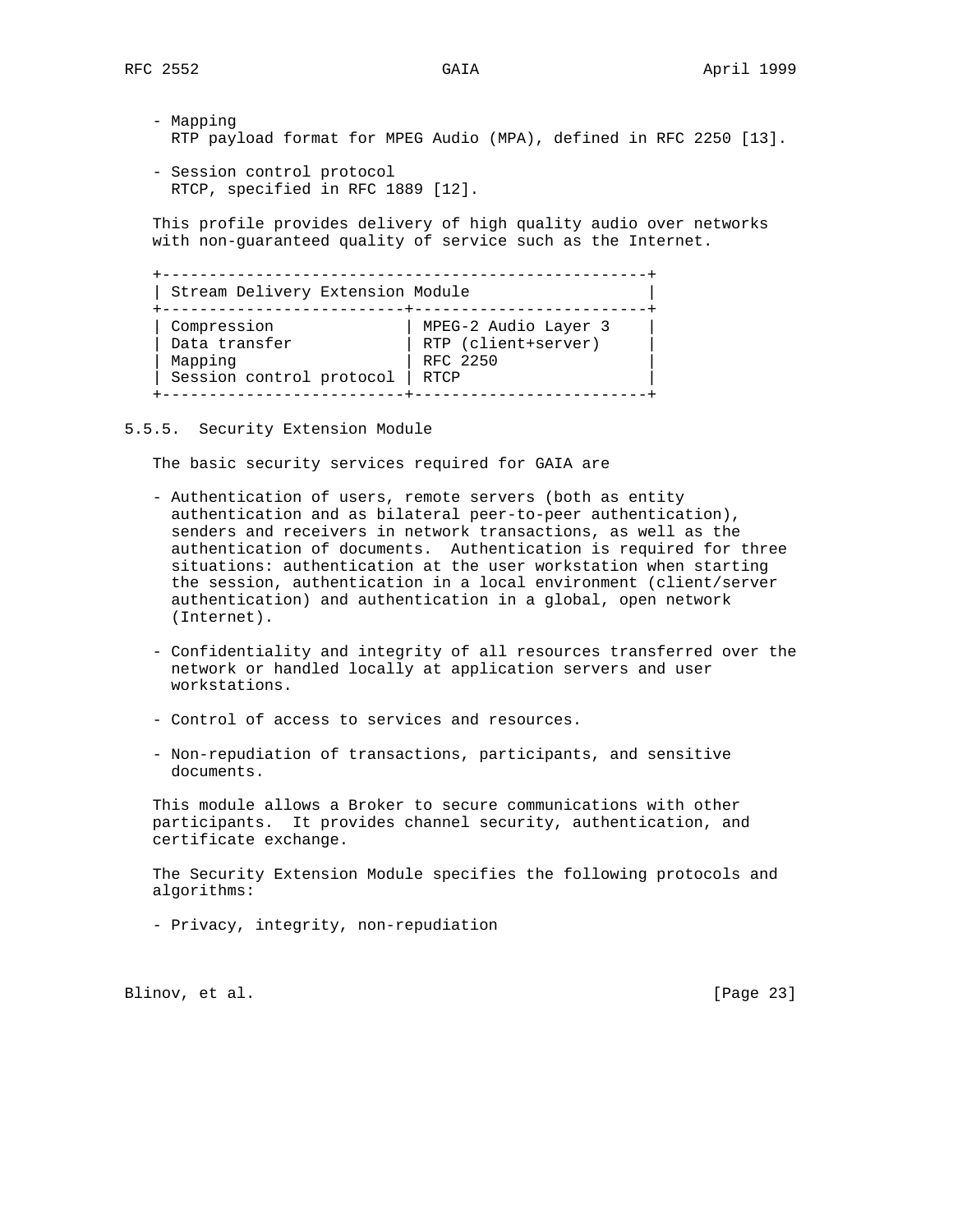SSL v3.0 protocol, defined in [14]. PKCS #7, defined in [15].

- Remote, client/server authentication GSS v5, specified in RFC 1508 [16].
- Certification services PKIX certification protocol, specified in [17].

 +-----------------------------------------------------------+ | Security Extension Module | +--------------------------------------+--------------------+ | Privacy, integrity, non-repudiation | SSL v 3.0, PKCS #7 | | Remote, client/server authentication | GSS v5 | | Certification services | PKIX certification | Remote, Circulation Services<br>
Certification services<br>  $\begin{array}{c|c} | & \text{PKIX certification} \\ | & \text{protocol} \\ | & \text{protocol} \\ | & \end{array}$ +--------------------------------------+--------------------+

#### 5.5.6. Payment Extension Module

 This module allows a Broker to perform electronic payment operations with Customers, Suppliers, and other Brokers. Such operations may take place at any stage during a GAIA transaction, during a Search, Locate, Order, or Deliver Action.

 The GAIA Standard does not specify the tariffing or charging model to be used by a Broker; this is considered to be an internal matter. However, when a bill has been agreed, payment must take place in a secure and mutually acceptable manner. The payment procedure specified in the GAIA Standard makes use of the SET specification.

 The Payment Extension Module requires a Broker to support SET v1.0 merchant's server and SET certification protocol, specified in [18].

| Payment Extension Module |                                                                                                                    |
|--------------------------|--------------------------------------------------------------------------------------------------------------------|
| Payment                  | SET $v$ 1.0 :<br>1) CA server for banks<br>2) Cardholder wallet<br>3) Merchant Server<br>4) Payment Gateway server |

Blinov, et al. [Page 24]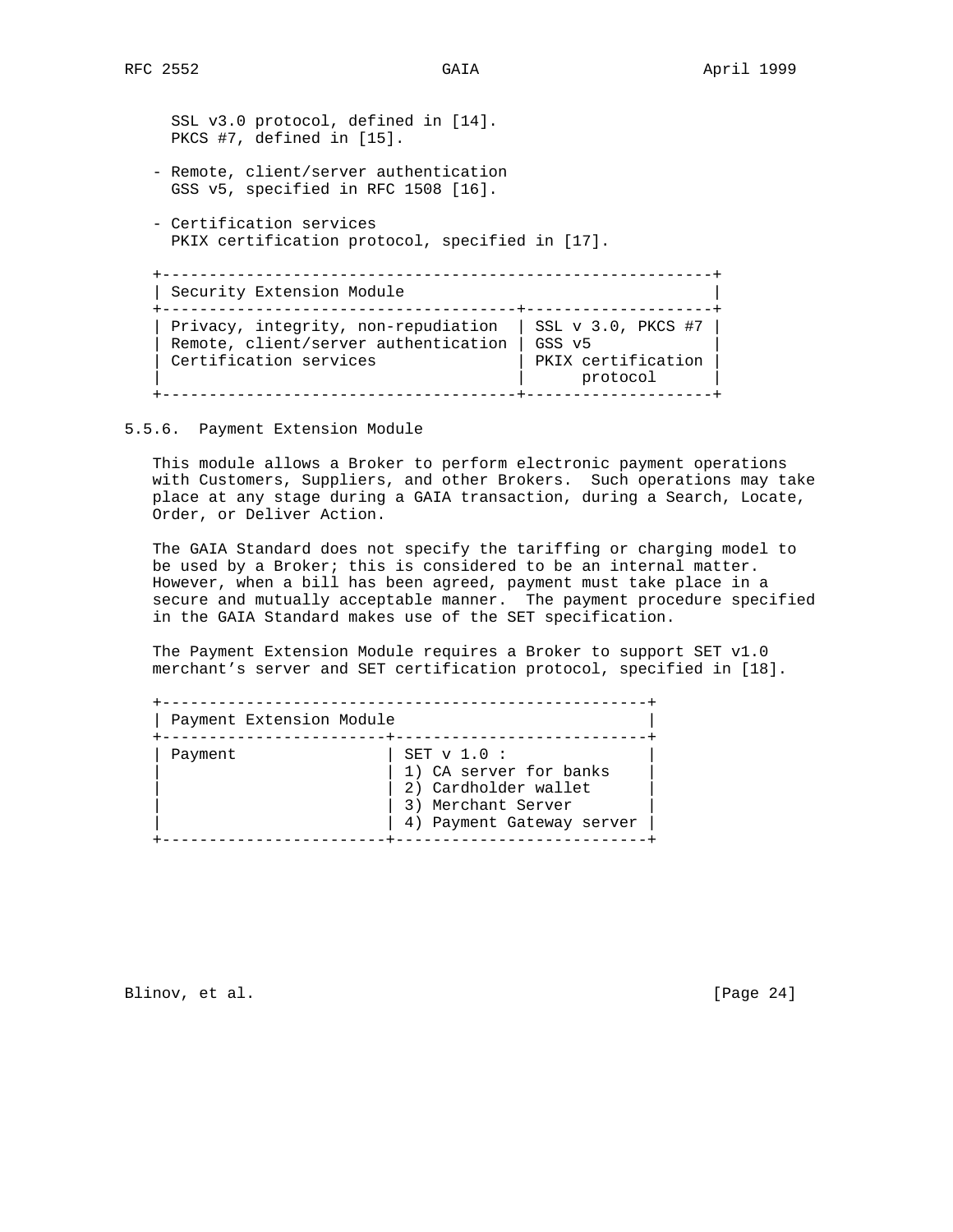5.5.7. Alerting Extension Module

 The Alerting Extension Module specifies the protocols to notify Customers about changes that can be interesting for them.

 This Extension Module requires the support of the following technologies:

 - Internet e-mail, based on SMTP protocol [8], and mail data formats specified in RFC 822 [9]. The Broker should be able to generate and send e-mail messages. - SMS (Short Message Service), specified in [19].

 +-----------------------------------------------------+ | Alerting Extension Module | +-----------+-----------------------------------------+ | Alerting | Internet e-mail [SMTP,RFC822] (sender), | | | SMS | +-----------+-----------------------------------------+

5.5.8. Customer Discovery Extension Module

 The Customer Discovery Extension Module allows Z39.50 clients to use the service of the GAIA Broker.

 This Extension Module requires the Broker to support the server part of the Z39.50 protocol, as defined in [5]. The following subset of the protocol is required:

 - Init, Search, and Present services - GRS-1 record syntax

 Z39.50 protocol PDUs should be carried using TCP/IP network protocols.

| Discovery Extension Module |                 |
|----------------------------|-----------------|
| Searching,<br>Locating     | Z39.50 (server) |

5.6. Interface Modules

 For the purpose of conformance, all interfaces between FUMs and FUs, specified by the GAIA Standard, are grouped into GAIA Interface Modules. These modules are recommended to be supported by a GAIA Broker, but they are not mandatory. A Broker can choose a subset of

Blinov, et al. [Page 25]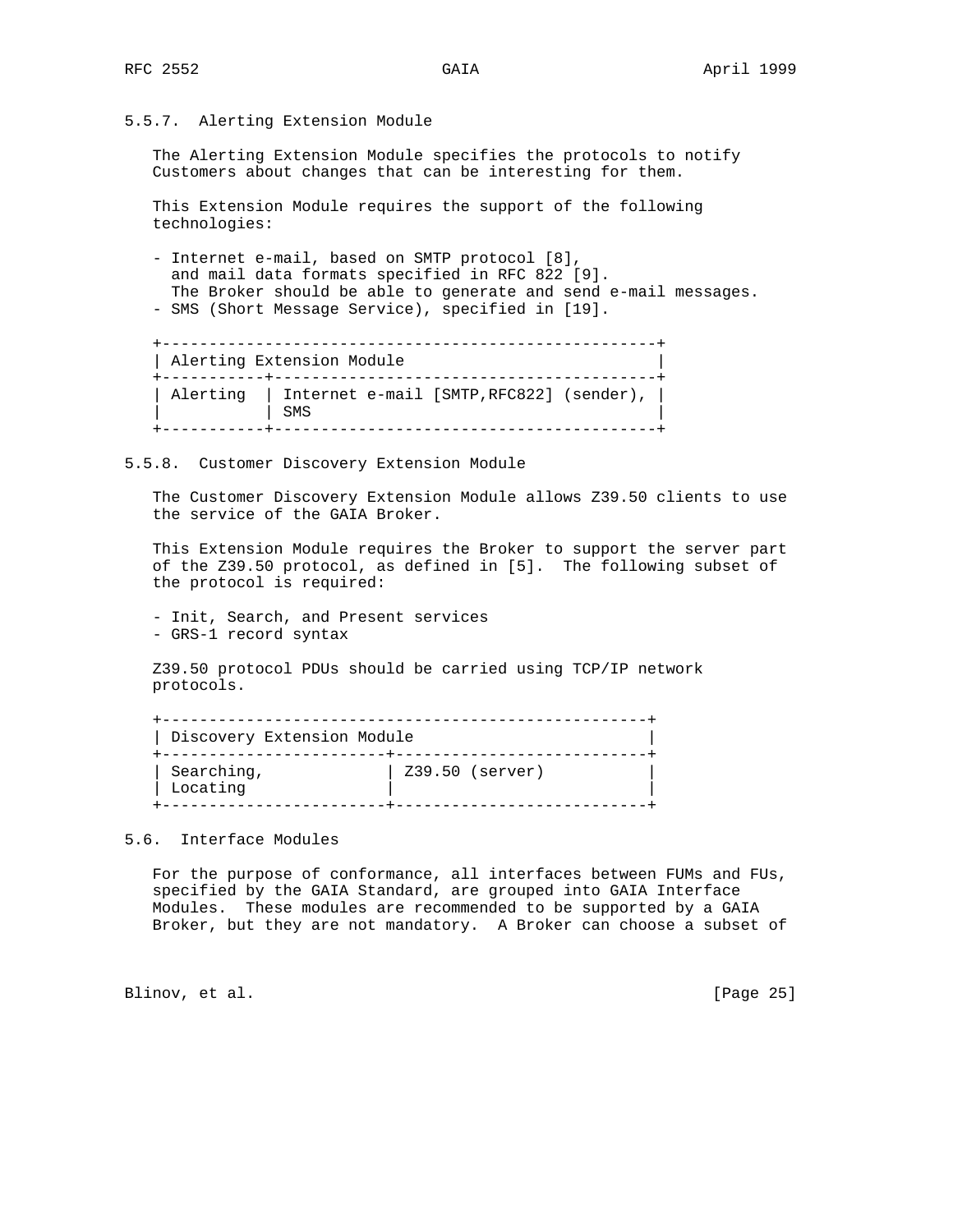Interface Modules that are more important in its area of operation, and implement interfaces defined in these modules.

 A full specification of the Functional Unit interfaces is presented in the GAIA Standard [1].

 The following table defines Interface Modules and specifies which interfaces have to be supported in each of them.

 +--------------------+------------------------------------+ | Interface Module | Interfaces that are required to be |

| INTERTACE MODULE   | Interlaces that are required to be<br>supported in this module |
|--------------------|----------------------------------------------------------------|
| Search             | Search FU interface                                            |
| Locate             | Locate FU interface                                            |
| Order              | Order FU interface                                             |
| Discrete Delivery  | Discrete Delivery FU interface                                 |
| Stream Delivery    | Stream Delivery FU interface                                   |
| Customer           | Customer FU interface                                          |
| Alerting           | Alerting FU interface                                          |
| Directory Services | Directory Services FU interface                                |
| Authentication     | Authentication FU interface                                    |
| Payment            | Payment FU interface                                           |

6. Acknowledgement

 We wish to express our gratitude to all members of the GAIA Consortium for a very lively discussion and their valuable direct and indirect input in the design process of the GAIA Standard.

7. Security Considerations

 Security issues related to the electronic brokerage are discussed in Sections 2.1.4, 2.3 and 5.4.5.

# 8. References

- [1] GAIA Consortium, Deliverable 0403, "GAIA Standard (Final)", December 1998, see also <http://www.syspace.co.uk/GAIA/>.
- [2] Object Management Group, "CORBA 2.0 Specification", July 1996, See <ftp://ftp.omg.org/pub/docs/formal/97-02-25.pdf>.
- [3] Fielding, R., Gettys, J., Mogul, J., Frystyk, H. and T. Berners-Lee, "Hypertext Transfer Protocol -- HTTP/1.1", RFC 2068, January 1997.

Blinov, et al. [Page 26]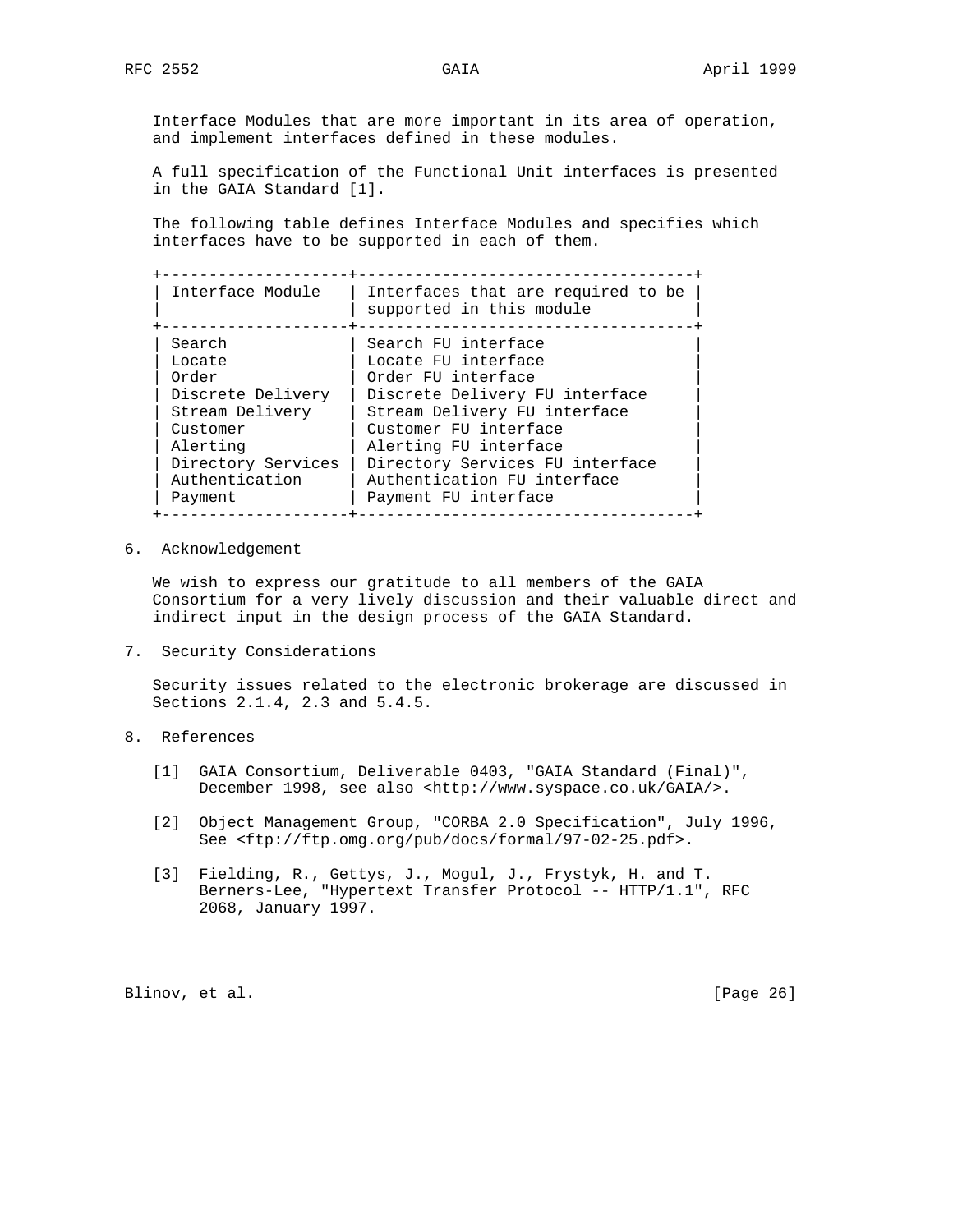- [4] Berners-Lee, T. and D. Connolly, "Hypertext Markup Language 2.0", RFC 1866, November 1995.
- [5] ANSI/NISO Z39.50-1995 or ISO 23950 "Information Retrieval: Application Service Definition and Protocol Specification".
- [6] ISO 10161:1997 "Information and documentation -- Open Systems Interconnection -- Interlibrary Loan Application Protocol Specification".
- [7] Postel, J. and J. Reynolds, "File Transfer Protocol", STD 9, RFC 959, October 1985.
- [8] Postel, J., "Simple Mail Transfer Protocol", STD 10, RFC 821, August 1982.
- [9] Crocker, D., "Standard for the format of ARPA Internet text messages", STD 11, RFC 822, August 1982.
- [10] Freed, N., and N. Borenstein, "Multipurpose Internet Mail Extensions (MIME) Part One: Format of Internet Message Bodies", RFC 2045, November 1996.

 Freed, N., and N. Borenstein, "Multipurpose Internet Mail Extensions (MIME) Part Two: Media Types", RFC 2046, November 1996.

 Moore, K., "MIME (Multipurpose Internet Mail Extensions) Part Three: Message Header Extensions for Non-ASCII Text", RFC 2047, November 1996.

 Freed, N., Klensin, J., and J. Postel, "Multipurpose Internet Mail Extensions (MIME) Part Four: Registration Procedures", RFC 2048, November 1996.

 Freed, N., and N. Borenstein, "Multipurpose Internet Mail Extensions (MIME) Part Five: Conformance Criteria and Examples", RFC 2049, November 1996.

 [11] ISO/IEC IS 13818 "Information technology -- Coding of moving pictures and associated audio information"

 Part 1: Systems Part 2: Video Part 3: Audio Part 4: Conformance testing Part 5: Software simulation

Blinov, et al. [Page 27]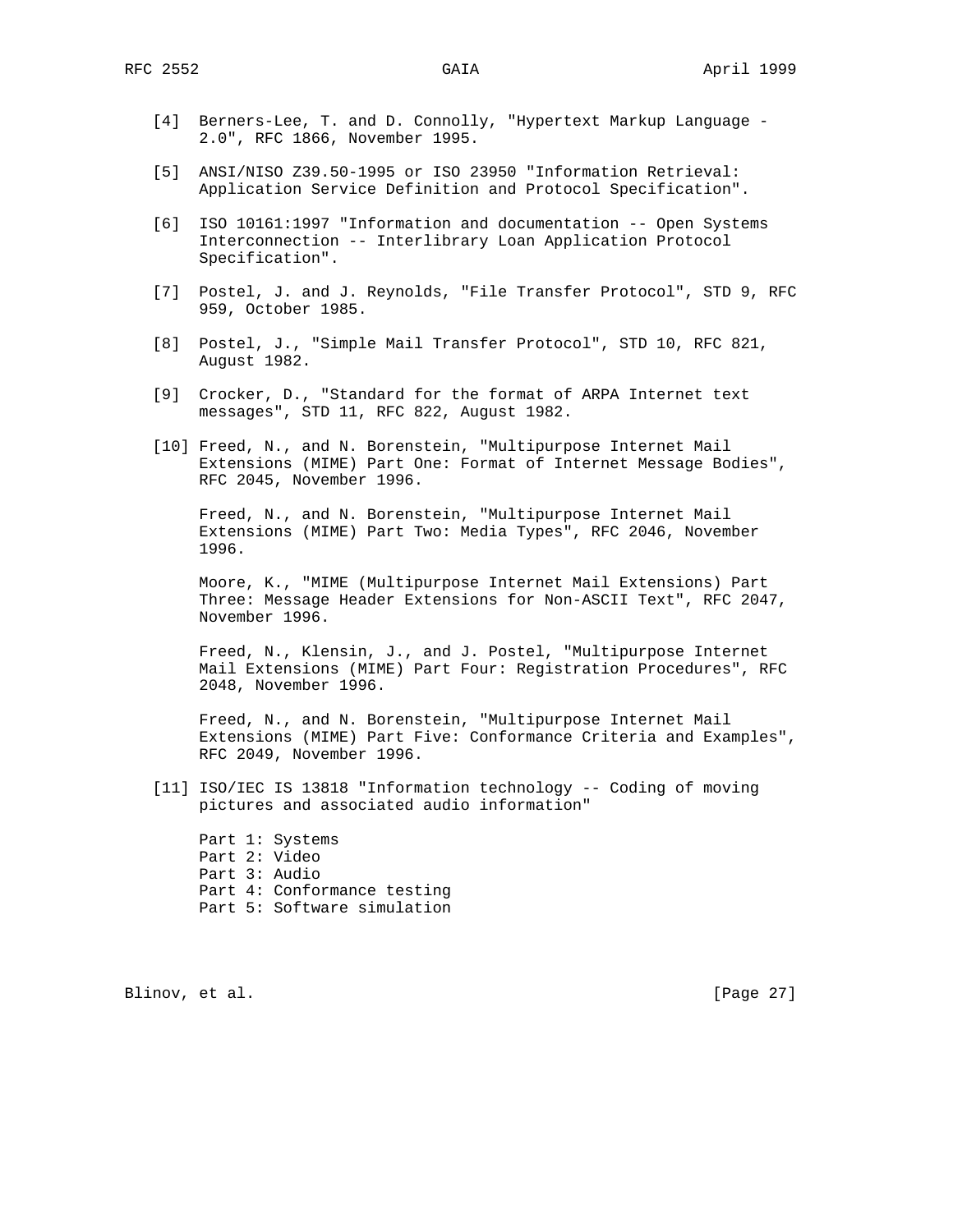- [12] Schulzrinne, H., Casner, S., Frederick, R., and V. Jacobson, "RTP: A Transport Protocol for Real-Time Applications", RFC 1889, January 1996.
- [13] Hoffman, D., Fernando, G., Goyal, V. and M. Civanlar, "RTP Payload Format for MPEG1/MPEG2 Video", RFC 2250, January 1998.
- [14] Freier, A., Karlton, P. and P. Kocher, "The SSL Protocol Version 3.0", Work in Progress, Transport Layer Security Working Group, November 1996, See <http://home.netscape.com/eng/ssl3/index.html>.
- [15] PKCS #7: Cryptographic Message Syntax Standard. Version 1.5, November 1993.
- [16] Linn, J., "Generic Security Service Application Program Interface", RFC 1508, Geer Zolot Associate, September 1993.
- [17] Public-Key Infrastructure (X.509) IETF Working Group, <http://www.ietf.org/html.charters/pkix-charter.html>, July 98.
- [18] "SET Secure Electronic Transaction Specification", Version 1.0, MasterCard and Visa, May 97.
- [19] Digital Cellular Telecommunications System (Phase 2+): Technical Realization of the Short Message Service (SMS) Point-to-Point (PP) (GSM 3.40). Version 5.2.0. European Telecommunications Standards Institute. May 1996.

Blinov, et al. [Page 28]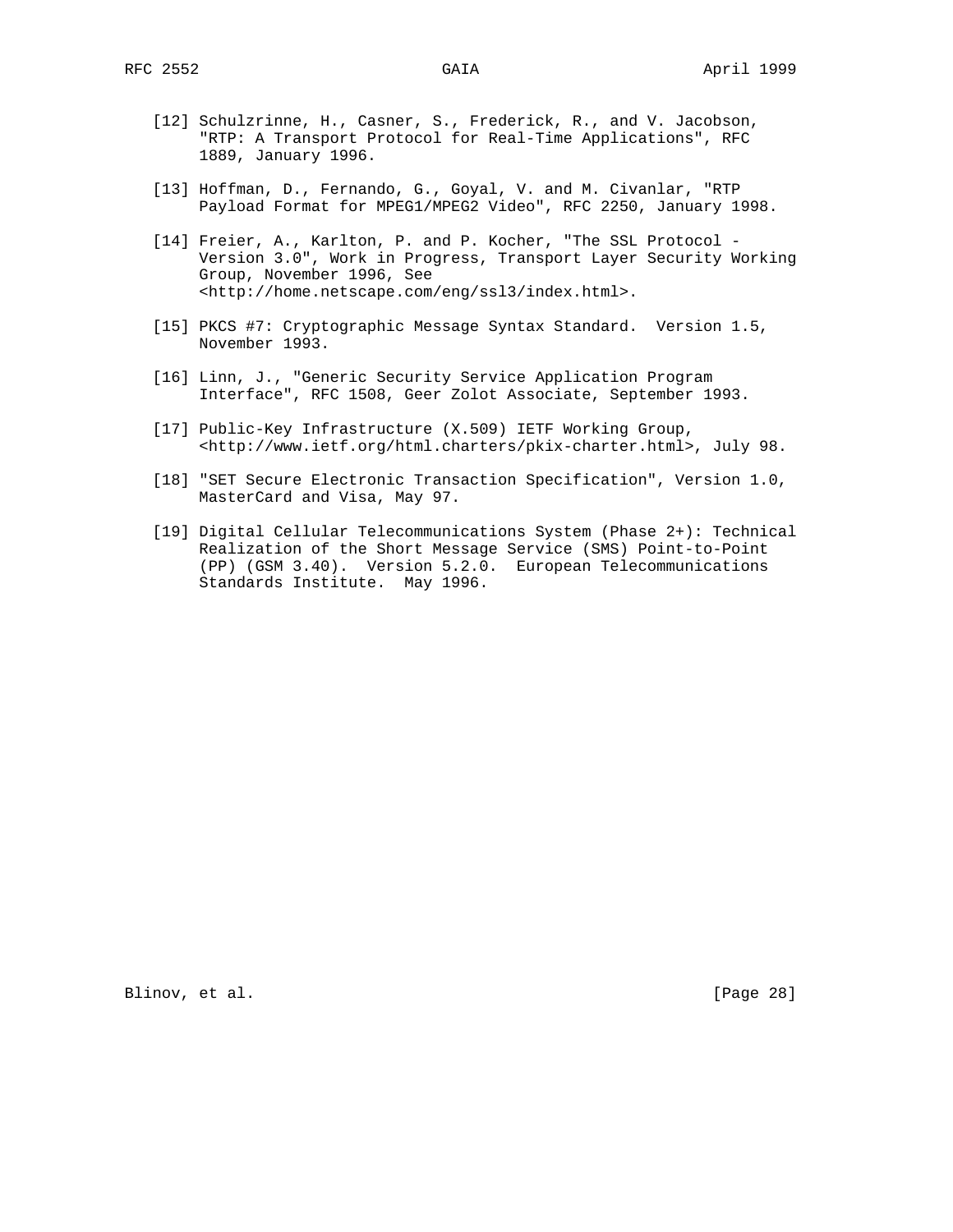9. Authors' Addresses

 Mikhail Blinov Computer Science Department University College Dublin Belfield, Dublin 4, Ireland

 Phone: +353 1-706-2488 Fax: +353 1-269-7262 EMail: mch@net-cs.ucd.ie

 Mikhail Bessonov Computer Science Department University College Dublin Belfield, Dublin 4, Ireland

 Phone: +353 1-706-2488 Fax: +353 1-269-7262 EMail: mikeb@net-cs.ucd.ie

 Ciaran Clissmann Computer Science Department University College Dublin Belfield, Dublin 4, Ireland

 Phone: +353 1-706-2488 Fax: +353 1-269-7262 EMail: ciaranc@net-cs.ucd.ie

Blinov, et al. [Page 29]